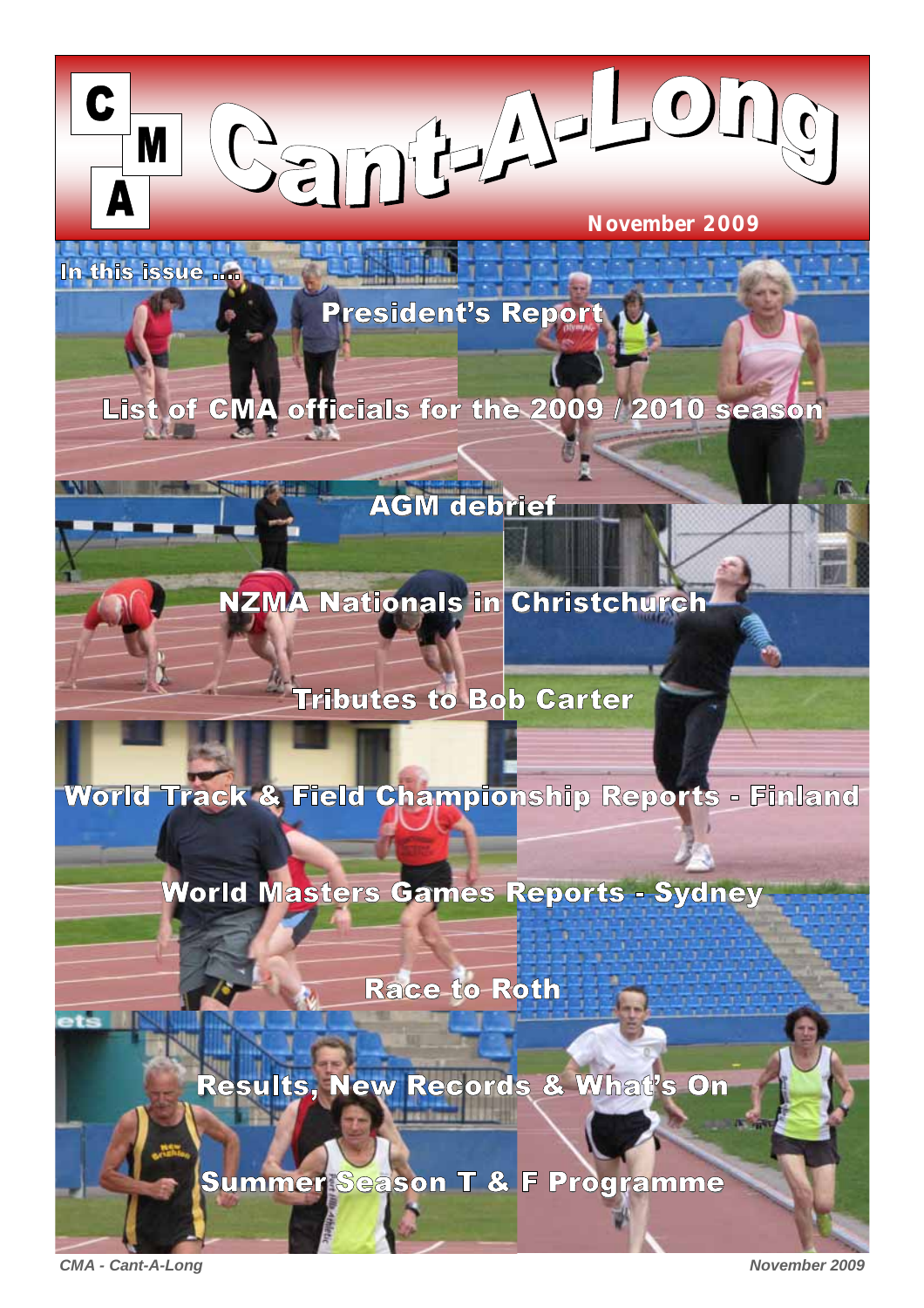#### *A note from the new editor ... Andrew Stark*

Over the past few years, Bernadette Jago has been the editor of Cant-A-Long magazine. However, Bernadette has 'had her time' and I have taken over the role as the new editor. May I take this opportunity on behalf of our members to thank Bernadette for her efforts.

The success of Cant-A-Long relies on the goodwill of our members. While I am happy to be a 'reporter' and comment about events I attend, I can't be everywhere. If I don't know about it, I can't report about it .... and that's where I need your help.

The track season is upon us, although the weather still feels like winter. The summer road season has also begun, so there will be 'stories' our members would like to read. My intention is not to fill the magazine with just lists of results, articles of interest are what I am after.

My background is that I started my own desktop publishing business 14 years ago, writing educational resources for Primary School teachers and parents. I have the skills to format articles, so if you don't, that's okay ... I can help with your article. I am happy to talk with you and write the article, so please give me a call.



While unformatted, typed articles written in MS Word are preferred, hand written articles will also be accepted. Digital photos are easiest to handle, but original photos on paper also make great viewing. If you have several large photos, it may be better to supply such photos on a USB pen, which I can supply if needed, so give me a call to arrange this to happen.

This particular issue is 'full' of news from two world events, the Masters Track & Field Championships held in Finland and the World Masters Games held in Sydney. Thank you to all contributors, who did so at very short notice. I am sorry if I left anyone out. However if I did and you would like to write a report, please do so.

Deadline for copy is the last day of the month before publication.

i.e. January 31, April 30, July 31 & October 31

To help 'spread' the work load, I would like to start compiling articles as soon as possible after each event of note. If you have a particular interest in an event, then I look forward to hearing from you with a report.

Regards,

Andrew Stark



**Peter Watts** Our two new life members, Merle Grayburn and Dave Leech (Is Dave really one eyed?)

## **Canterbury Masters Athletics Inc Life Members:**

**Iris Bishop Ian Brownie George Currie Merle Grayburn Gwyn Heseltine Bill Hobbs Bryan Kerr Dave Leech**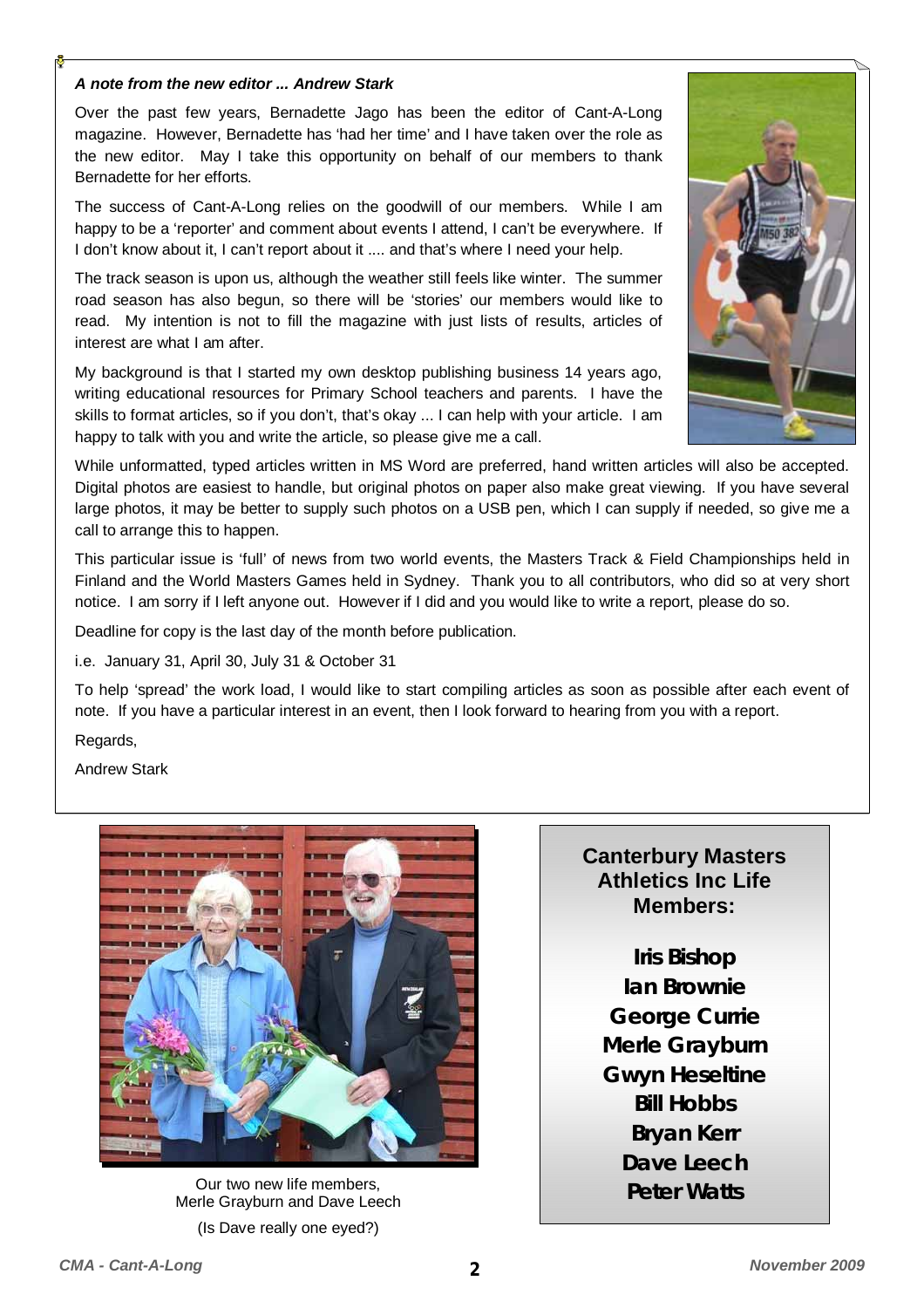## **President's Report:**  $\blacksquare$

With the sad loss of Bob Carter, I have taken over as president of Canterbury Masters, a position I have held before. I welcome you all to a new season of track & field. I will not cover Bob Carter's time with us at Canterbury Masters as it will be well covered else where in this issue. However, I must say I have never been to so many meetings or events where they have had a moments silence for someone, as much as I have for Bob. A big testament as to how much he was involved in the sport.

Opening day at Hansen Park went off okay, where Murial Grayburn and Dave Leech were to have been presented with life membership badges. Unfortunately the badges were at Bob's and they could not be found in time for the day, but since then both Murial and Dave have received their badges.

We have already had a few new members this season. I welcome you all and I hope you enjoy your time in Masters track & field.

Don't forget the South Island Masters on the 4<sup>th</sup>,5<sup>th</sup> and 6<sup>th</sup> December. They were held in Mosgiel last year and it was a very well run meeting. The entries close on the 22<sup>nd</sup> November and an entry form can be found in the September Vetline.

With our Treasurer Diane Carter being away from Christchurch until early next year, Bryan Kerr has agreed to assist by collecting subs in the meantime. Bryan's contact details are on the committee page or you can pay by direct banking. A sub registration form is on the Canterbury Masters website.

As most of you know by now, we are running the N.Z. Masters Champs here in April next year. A sub committee has been meeting, with the first job to get an entry form in the December issue of Vetline. As we get closer to the time, we will be asking for further help in various areas.

Kevin Jago has agreed to chair the sub committee and Bernadette is going to look after entries and I thank them for the help.

Anyone that would like to help with sponsorship and naming rights for races contact Andrew Stark.

The half Marathon which we provide marshals for each year, which is a good fundraiser, will be on Sunday the 15<sup>th</sup> November, so please help if you can.

Hope to see a good few of you this coming Saturday the  $7<sup>th</sup>$  at the Bottle Lake Forest Run. We will need a few marshals for this event.

The elected Committee of the Canterbury Masters Athletics Incorporated for the 2009 / 2010 season.

| <b>President:</b>                        |                  |                           |
|------------------------------------------|------------------|---------------------------|
| *Allan Gardiner                          | Tel: 03 338 1248 | akgardiner@xtra.co.nz     |
| Secretary:                               |                  |                           |
| Andrew Reese                             | Tel: 03 332 3884 | anreese@xtra.co.nz        |
| Treasurer:                               |                  |                           |
| Diane Carter                             | Tel: 03 312 2518 | thecarters57@actrix.co.nz |
| <b>Committee:</b>                        |                  |                           |
| Lois Anderson                            | Tel: 03 322 5118 | alloanderson@inet.net.nz  |
| <b>Bev Church</b>                        | Tel: 03 388 5736 | gchurch@elastomer.co.nz   |
| Bryan Kerr                               | Tel: 03 980 5346 | kerrbipg@paradise.net.nz  |
| Loris Reed                               | Tel: 03 337 3220 | lorisreed@xtra.co.nz      |
| <b>Andrew Stark</b>                      | Tel: 03 338 0516 | aws.resources@xtra.co.nz  |
| <b>Glen Watts</b>                        | Tel: 03 332 1964 | wattsinaname@clear.net.nz |
| Les Woods                                | Tel: 03 981 3587 | leswoods@paradise.net.nz  |
| <b>Track &amp; Field Representative:</b> |                  |                           |
| Bryan Kerr                               | Tel: 03 980 5346 | kerrbipg@paradise.net.nz  |
| <b>Uniform Officer:</b>                  |                  |                           |
| Ian Brownie                              | Tel: 03 942 6905 |                           |
| <b>Cant-A-Long Editor:</b>               |                  |                           |
| <b>Andrew Stark</b>                      | Tel: 03 338 0516 | aws.resources@xtra.co.nz  |

\* Due to the sad loss of Bob Carter, Allan Gardiner has taken over as President for the remainder of the current term.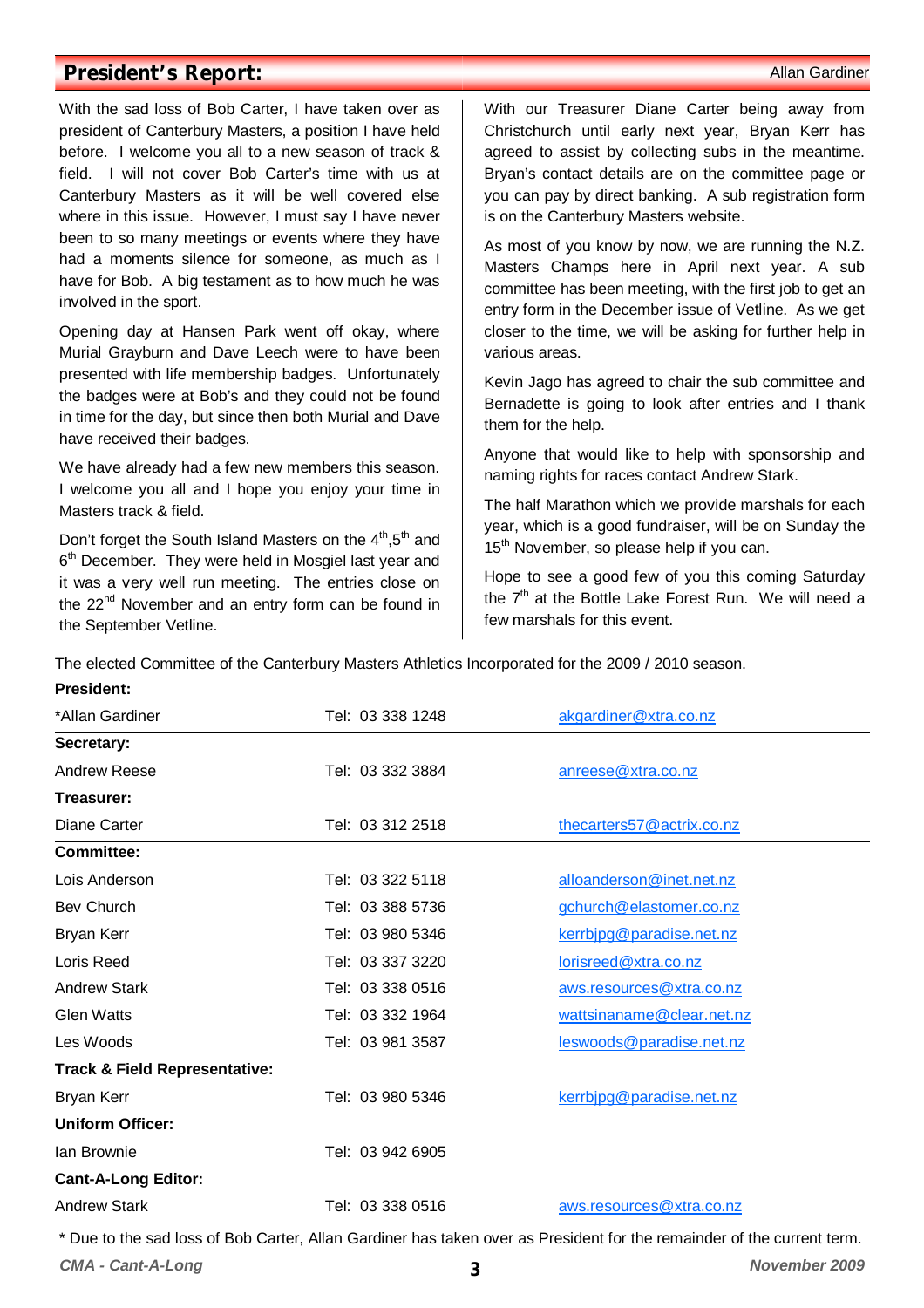# **Subscription for 2009 / 2010**

Subscriptions are now due for the 2009 / 2010 season - **\$50.00** Payment by cheque made out to Canterbury Masters Athletics Inc and posted to:

The Treasurer 57B Eders Road Woodend Christchurch 7610 E-mail: thecarters57@ihug.co.nz



Pay by direct credit to bank a/c ANZ 117800 0053698 11 **(Remember to insert your name in the reference box)**

Subscription forms are available on the Canterbury Masters website or I can e-mail / post you a copy. Contact:

Andrew Stark

338 0516

Subscriptions can also be handed to Bryan Kerr, who is assisting Diane while she is away from Christchurch.

## **AGM Review**  Andrew Stark **AGM Review Andrew Stark AGM Review**

This years AGM was held at Port Hills Athletic Club rooms on Wednesday 12 August 2009, will 20 people in attendance and 18 apologies noted.

The meeting stood for a moments silence for those members that have passed away during the last 12 months.

### **ANNUAL REPORT:**

The President, **Bob Carter** presented his annual report. Canterbury Masters along with the Track and Field Committee, Canterbury Children and Cross Country and Road Committee have purchased an IdentiLynx Camera for use at Track and Field and non-stadia events.

Our membership has declined slightly over the previous year despite attracting several new members.

At our last competition night at QE2 the committee decided to include a 4 x 1 mile relay. There was a great deal of interest with the new event which the committee hoped would grow.

There was a good turnout of members at the annual prize giving. Special thanks to Ian Brownie for looking after the trophy list.

## **FINANCIAL REPORT:**

The Treasurer, **Diane Carter** presented the financial accounts for the year ended 30 June 2009.

With the Eureka Trust donation for payment of the QE2 stadium hire, the committee was able to give free entry to the Canterbury Championships.

## **ANNUAL SUBSCRIPTION:**

The annual subscription will be \$50.00 for the 2009 / 2010 season.

## **ELECTION OF OFFICERS:**

The following were appointed for the 2009 / 2010 season.

| President:      | <b>Bob Carter</b>                     |
|-----------------|---------------------------------------|
|                 | (Allan has replaced Bob)              |
| Vice President: | Allan Gardiner                        |
| Secretary:      | Andrew Reese                          |
| Treasurer:      | Diane Carter                          |
| Committee:      | Lois Anderson, Bev Church,            |
|                 | Bryan Kerr, Loris Reed, Andrew Stark, |
|                 | Glen Watts, Les Woods.                |

## **ELECTION OF OTHER POSITIONS:**

That the following position be appointed for the 2009 / 2010 season.

| Patron:    | Merle Grayburn     |
|------------|--------------------|
| Auditor:   | <b>Tony Steele</b> |
| Solicitor: | Leo Steel          |

NZMA Delegates: This is to be left over for the incoming committee to name.

Representative to the Cross Country and Road Committee: **Allan Gardiner**

Representative to the Track and Field Committee: **Bryan Kerr**

### **NOMINATIONS for LIFE MEMBERSHIP:**

Bob Carter proposed the following members for Life Membership of Canterbury Masters Athletics.

#### **Merle Grayburn –**

Merle has been instrumental in keeping the Canterbury Masters performance records on a card system since the beginning of Veteran Athletics in Canterbury. She assisted with the writing of the book "History of Veteran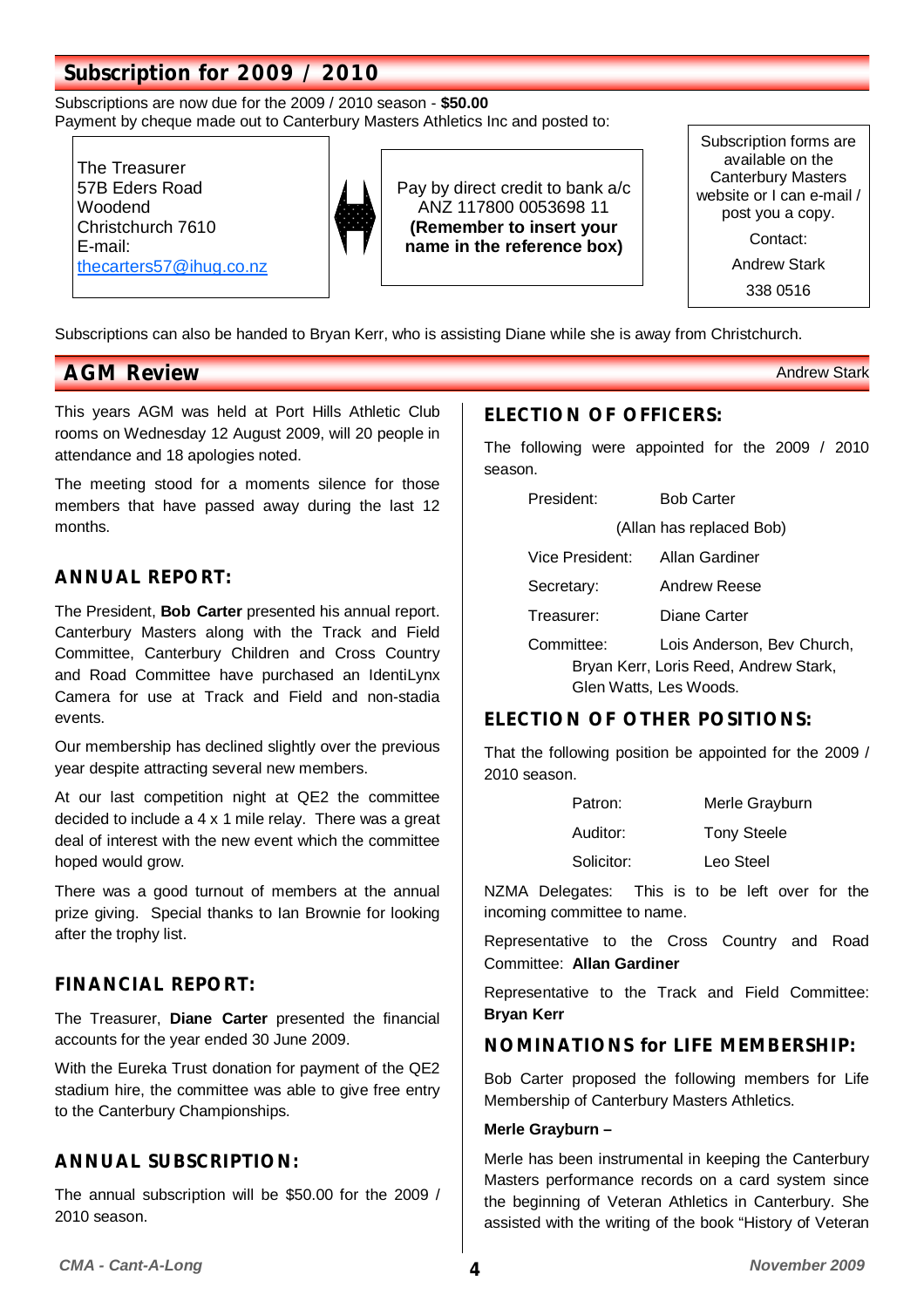Athletics 1962 - 1999." Was Secretary of the CVA committee from 1979 - 1983 and has been an official for some 34 years.

#### **David Leech -**

David has been a strong supporter of Canterbury Masters Athletics for about 34 years. As a Technical Official he has been responsible at all of our local major and club Track and Field competitions for measuring and weighing the field implements as to their legality and for record purposes.

#### **REMITS:**

Bryan Kerr submitted the following remit. Additional Clause - 7.8

Associate Membership (non competing)

Any person may apply to become an Associate Member of the Centre on payment of the Centre annual membership fee. Any Member so accepted shall be entitled to receive the Centre newsletters and any other privileges that the Committee may from time to time determine.

*Reason: This is to encourage and help people who have an interest in Masters Athletics to maintain this interest possibly to the Centre's benefit.* 

This remit was discussed and put to the vote and lost.

### **GENERAL BUSINESS:**

#### **Programme:**

The seasons programme was discussed.

Due to the 2010 NZ Masters Games being held in Dunedin at the end of January it was agreed to change the Weight Pentathlon from 30 January to 7 February.

### **Police Games:**

The Secretary, Andrew Reese, reported that the Christchurch City Council has just been informed that Christchurch have won the rights to host the 2012 Australasian Police and Emergency Services Games. The eight day games will be held in the city in early 2012.

### **Officials Education sessions:**

Lois Anderson reminded the meeting of the proposed officials education sessions – Sunday 4 October will be a full day for senior officials dealing with AWD and general officiating.

### **QEII Stadium Hire:**

Andrew Reese reported that the hire costs had increased for the 2009 / 2010 season by 33.3%. It was agreed at the Athletics Canterbury AGM that a letter, signed by the Presidents of Track and Field, Canterbury Masters and Canterbury Childrens, be written to the City Council viewing our disappointment of the fee increase.

The Chairman closed the meeting at 8.50pm and invited Margaret Monroe to address the members.

Margaret is a post graduate student in Speech and Language Therapy at the van der Veer Institute for Parkinson's and Brain Research, working in stroke research. She is currently looking for volunteers who are healthy and over the age of 60.

**NZMA National Championships QE II Stadium - April 2 - 5 2010** 

As you will be aware, the 2010 NZMA Track & Field Championships have been changed from being held in Nelson and will now be held in Christchurch, **Friday**  April 2<sup>nd</sup> to Monday 5<sup>th</sup> 2010.

This makes for a busy end of season time for Canterbury officials as the Open NZ Championships are being held the weekend before.

An initial sub-committee of ...

Bob Carter, Diane Carter, Allan Gardiner, Ada Birtles, Loris Reed, Lois Anderson, Bev Church, Bryan Kerr and Andrew Stark was formed.

With Bob's untimely death, Kevin and Bernadette Jago have joined the committee and Kevin has agreed to chair the committee and Bernadette has taken over as secretary.

Planning is well underway, but I ask members who are able to help as officials to keep Easter weekend free. To assist with the cost of staging such an event, the aim is to have 'naming' rights by sponsoring an event. More details will be made available closer to the time.

If you can or know of someone who would be interested in sponsoring an event, please contact **Andrew Stark**. **(03) 338 0516** 

e-mail: **aws.resources@xtra.co.nz**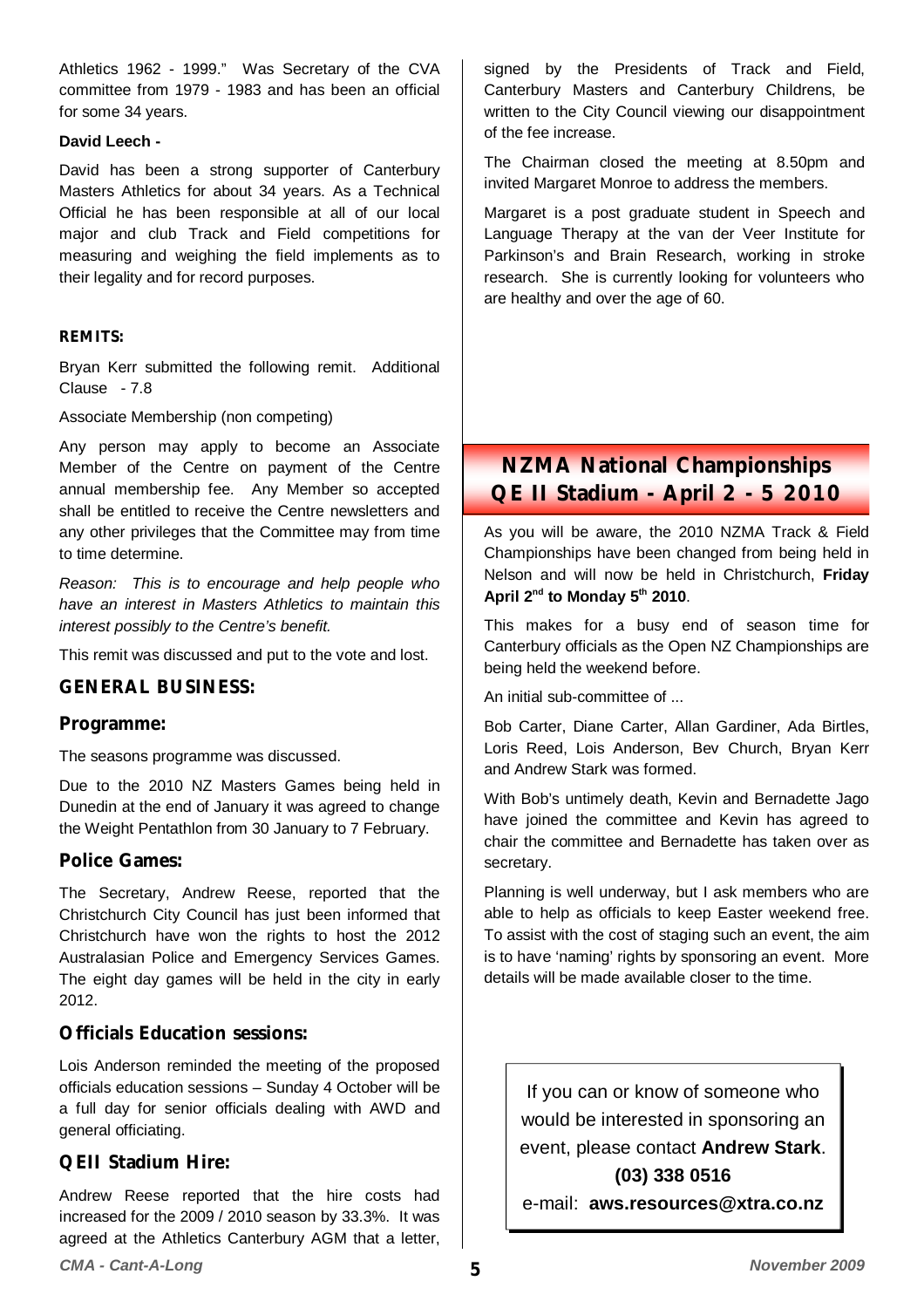## **Tributes to Robert Charles Carter**

On Friday October 2<sup>nd</sup> 2009 ... Bob died suddenly while out on a run. He was only 63 years 'young'.

Some might say that he died 'doing what he liked best', out for a run. I am sure that is what people say to help themselves cope with what has happened, but the reality is, no matter which way you look at it, Bob's death was a tragedy.

It was a tragedy for Canterbury Masters Athletics in general as he was a tireless worker. It was a tragedy to his close friends who will miss his camaraderie and friendship. It was a tragedy for his family and extended family ... but most of all is was for tragedy for Diane, his wife who has lost her *'much loved husband and soul mate'*.

I had only had brief dealings with Bob initially via emails and most of his replies to my questions were short and to the point, but that was how Bob was. I made myself available to be on the Canterbury Masters Athletic committee and was duly selected while I was away in Lahti. Upon my return, I attended only one meeting with Bob as chair person and it was a subcommittee meeting for organizing the 2010 NZMA Nationals.

During that meeting he was well organized and prepared, ready to delegate tasks to the waiting members. As jobs were brought up, some of us dipped our heads, hoping we would not get that job .... well, as a new boy ... I know I did. When Bob outlined each task and asked various people to be responsible, noone said no, such was the high regard people held him in.

On that night, I did not get a job and he said as I was leaving, *"I have other things in mind for you"*. I found out later that taking over as Cant-A-Long editor was one of them.

I am sorry that I did not get the chance to get to know Bob better, but if first impressions count ... I was impressed, he was a 'good' man. - *Andrew Stark* 

The following is a copy of the eulogy that **Bryan Kerr**  gave at Bob's funeral, held at his home on Wednesday 7 October, 2009.

## *Eulogy for Robert Charles Carter*

## *14 January 1946 - 2nd October 2009*

*Bob Carter was a respected colleague and friend of all of us at Athletics Canterbury, Athletics New Zealand and in particular New Zealand and Canterbury Masters Athletics.* 

*Bob was experienced and highly qualified in all areas* 



*of athletics i.e Track & Field including walks, Cross Country and Road. e.g. he was on the Local Organising Committee and was Chief Referee at the recent NZ Cross Country Championships in Christchurch. He was also responsible for the course measuring.* 

*He was due to go to Sydney on Friday to officiate in a senior role, at the World Masters Games.* 

*In more recent years he drifted more to field events specializing in operating the electronic measuring device used for measuring long throws.* 

*He was one of only three people experienced in operating this device.* 

*After finishing his field event duties he would usually come across to the track and offer assistance at judging or umpiring.* 

*Bob rarely missed officiating at the ANZ or NZMA Track & Field Championships.* 

*Bob competed at four World Masters Athletics T & F Championships in Melbourne, Eugene(USA), Mizazaki, and Buffalo, winning team medals in cross country and marathon. He officiated at Gateshead, Brisbane and Riccione. Diane accompanying him on six occasions.* 

*He was a 'no fuss, no bother' person, never refusing any request for assistance.* 

*His engineering experience made him very valuable in the 'fix it' department.* 

*Bob & Diane came to Canterbury in 2003 from Gisborne with great credentials, Bob's experience including officiating as a starter. He had been accorded a Life Membership of the Gisborne Runners*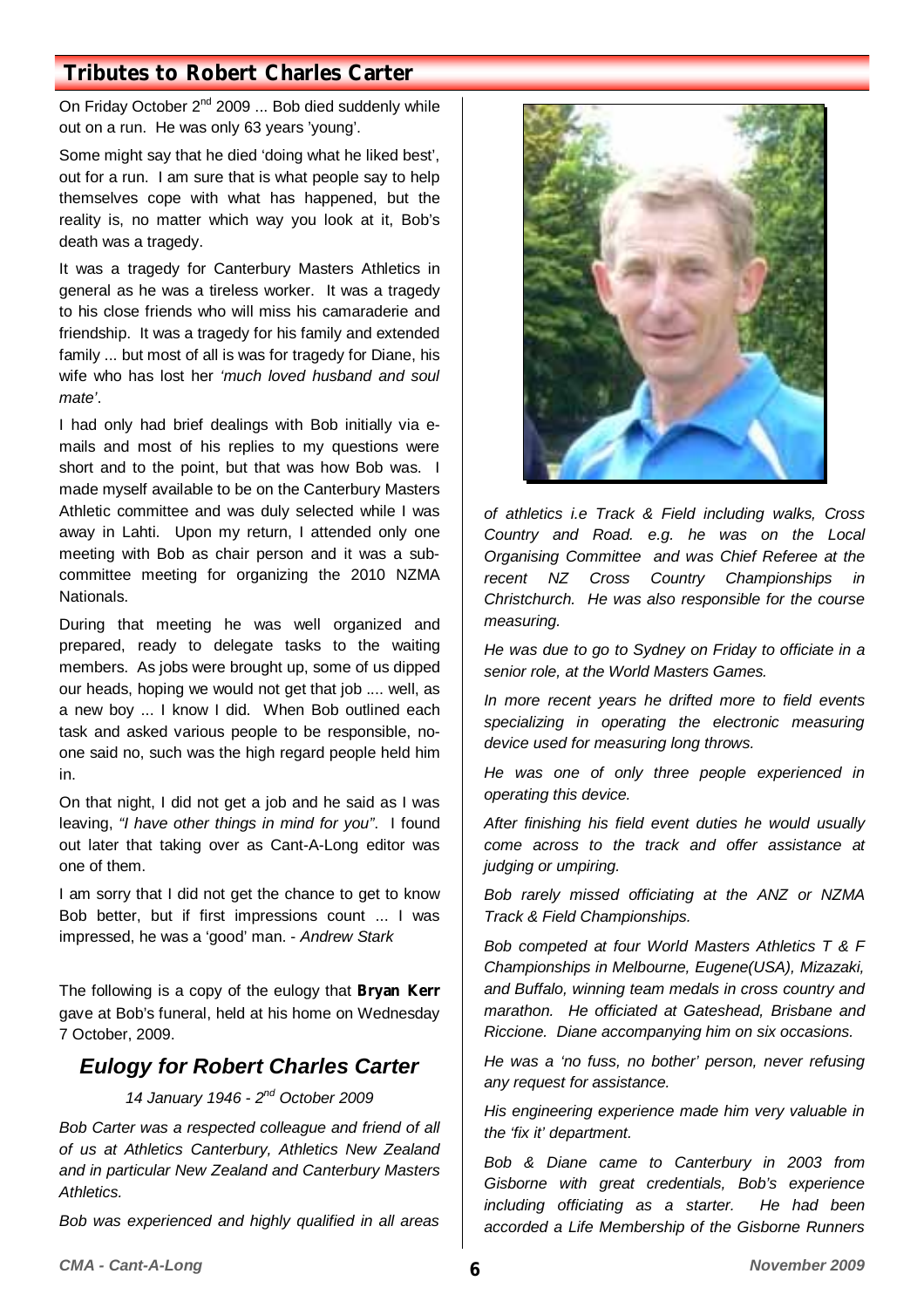*and Walkers after serving on the committee, being club captain and director for many years and also race director of Gisborne's very popular Quarter Marathon Fun Run.* 

*He also served on the Gisborne Harriers committee and was Club Captain and President.* 

*In 1991 he was appointed to the NZMA (then Veterans) Executive. In 1998 he advanced to Vice President, a position he still held. He had competed in Cross Country and Track as an above average competitor some examples being;* 

*Gateshead 1999 M50 5000m 18.09 age percentage 82.0, 10km Cross Country 37.27, 10000m 38.00 age percentage 80.98.* 

*He rarely competed in Canterbury, concentrating on officiating and administration.* 

*Bob quickly became a part of Athletics Canterbury and was appointed to the CMA Executive in 2005 advancing to Vice President in 2007 and President in 2008.* 

*He was a Council member of Athletics New Zealand, representing the NZMA in 2002, 2004, 2005 and 2009 having attended the AGM in Wellington just over two months ago. He was on the LOC for the Oceania Masters T & F Championships in Christchurch 2006 and the NZMA T&F Championships in Christchurch 2007. He had recently been appointed Chairman of the LOC for the next NZMA T & F Championships in Christchurch to be held in April 2010. Wherever there was a Masters Championships in the South Island he and Diane would be there with his computer. Bob was a regular contributor to the Masters Vetline magazine. He fitted in so well in Canterbury we were about to* 

*consider him eligible for a mandatory eye patch.* 

*We will miss him in Canterbury and I in particular will miss our Friday telephone conversations and the exchange of the many e-mails, particularly when organizing championship events.* 

#### *More comments from our members:*

## **Allan Gardiner:**

The Bob Carter I know was one of those people in our sport who was always there when there was something to be done.

In his time in Christchurch, he was on the local masters committee within a few weeks of shifting here from Gisborne. As President, a bit over a year ago I decided with all the other things I had on, that I did not want that role any more. I rang Bob the day of the AGM and asked if he would take over the job. Without any second thoughts, he took the role on and did a fine job the past year and a bit.

He was also on the local Oceania committee for the games here in 2006 and put in a huge amount of work.

Over the winter he was on the local committee for the running of the NZ cross country champs here in Christchurch.

Whenever I wanted a road course measured, Bob was more than happy to do it. The last one he did recently being the Canterbury road champs this year run at Spencer park.

I was fortunate to have been on all the committees with Bob and also on the board of NZ Masters and spent a lot of time on planes, in motel rooms with Bob and learnt a lot about how the masters part of the sport should be run.



*2006 Oceania Games organizing team ... Bob in the centre*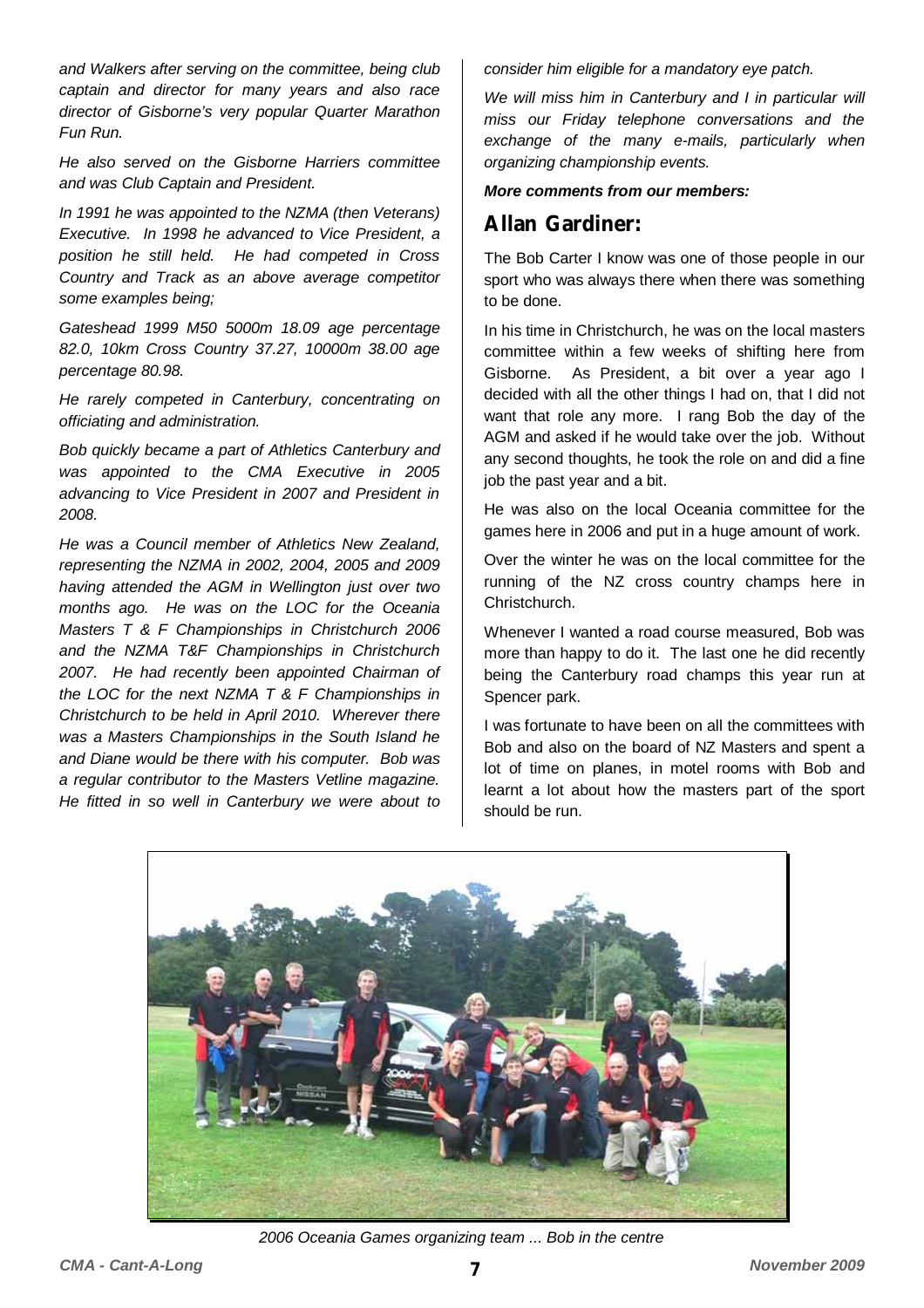## **Lois Anderson:**

When the Oceania Games were going to be held in Christchurch, we were all busy with the usual preparations for a big 'meet' in our city.

Most of us also thought long and hard about what events we would enter, remembering that some of us choose events where we would do well.

Bob was going to be in a new age group the day that the Games started, so in theory he would be in prime position to do well.

In fact he was so dedicated to making a success of the 'meet' that he did not enter, even though we had great weather. Instead he spent many hours attending meetings and collating entries and did not allow himself any time to train. Along with Diane and others he worked long hours that final week to make sure all athletes needs would be meet, knowing there would be many athletes from overseas to cater for.

I remember Bob as a person who set himself a goal and worked thoroughly at that project until it was complete.

He was often seen finishing at one event then quickly gathering his things and off he would go to the next event.

He loved to be involved in athletics and was a great enthusiast of the sport.

# **Ron Robertson (Gisborne):**

By now, most of you in the running scene would be aware of the massive contribution that Bob had made to road, cross country running and track & field, so I thought I would share some of the moments I had with Bob mainly in Gisborne his 'home' town. He was only ever on loan to you good folk down south.

Bob and I both started running at about the same time, in the early 80s. I was running with the Gisborne Harrier Club and Bob ran for the marathon clinic. He came over to our club shortly after and it was not long before he was knee deep in club matters, being on committees, club captain, president and race director of many club and open road races.

There was a group of us that would meet after work and run from various addresses around town. We soon learnt that Bob was a chap that if he said we were leaving at 5:10 pm .... it was 5:10 pm, not 5:11. He had his watch set to the second. Many a time, if any of us was running a couple of minutes late, he would be off down the road without us and some of the chaps would have to run the whole way on their own.

Bob had a stint at mountain biking and got himself a smart bike. There was a race one day out on a local farm and a cattle beast took a liking to him and decided to attack him. Maybe he had a red tee-shirt on or something. Having worked on a farm back in the UK before moving here and being a quick thinker, he stuck his fingers in its eyes and he managed to get away. Unfortunately, the cow took it's frustration out on Bob's new bike.

Later that day when he got home and explained the drama to his wife Diane, one would think he would have been showered with sympathy, but the first thing she uttered was *"What's the bike like?"*, but of course she then made sure Bob was okay too.

Bob developed into a very good runner over the years, being particularly strong on hilly cross country courses. A very dedicated trainer, especially when it came to marathons and he ran some very good ones with a PB of 2hr 37min.

I recall the training we would do leading up to the World Track & Field Championships, when he would suggest we do some speed work. Something I have never been that keen on. Without an all weather track in Gisborne and the Games being always in our winter, we would have to head to the local hockey field and by the time we got running it would be dark. We had a 800m marked out (tin fence to a street light) and we would manage a dozen or so, often into a cold southerly.

If it hadn't been for Bob's dedication, I am not sure if I would have bothered, but I must admit by the time I was heading overseas I was thanking him.

We are all going to miss him dearly and we were looking forward to the day when Bob and Diane would come home to Gissy. I know you all down there had the same admiration and respect for him, as we had for him up here too.

We will ALL miss him dearly.

## **Walter Hume (Timaru):**

I knew Bob as a competitor and an official, first meeting him in 1995 when we both toured to US and competed in the USA Track & Field National Champs held in Lansing, then in the Xl World Masters Games in Buffalo.

I met up with him again at the British Track & Field Championships in 1999 held in Edinburgh, then in the Xll World Masters Games in Gateshead.

In recent years whenever I appeared at Track & Field events Bob was always there as an official.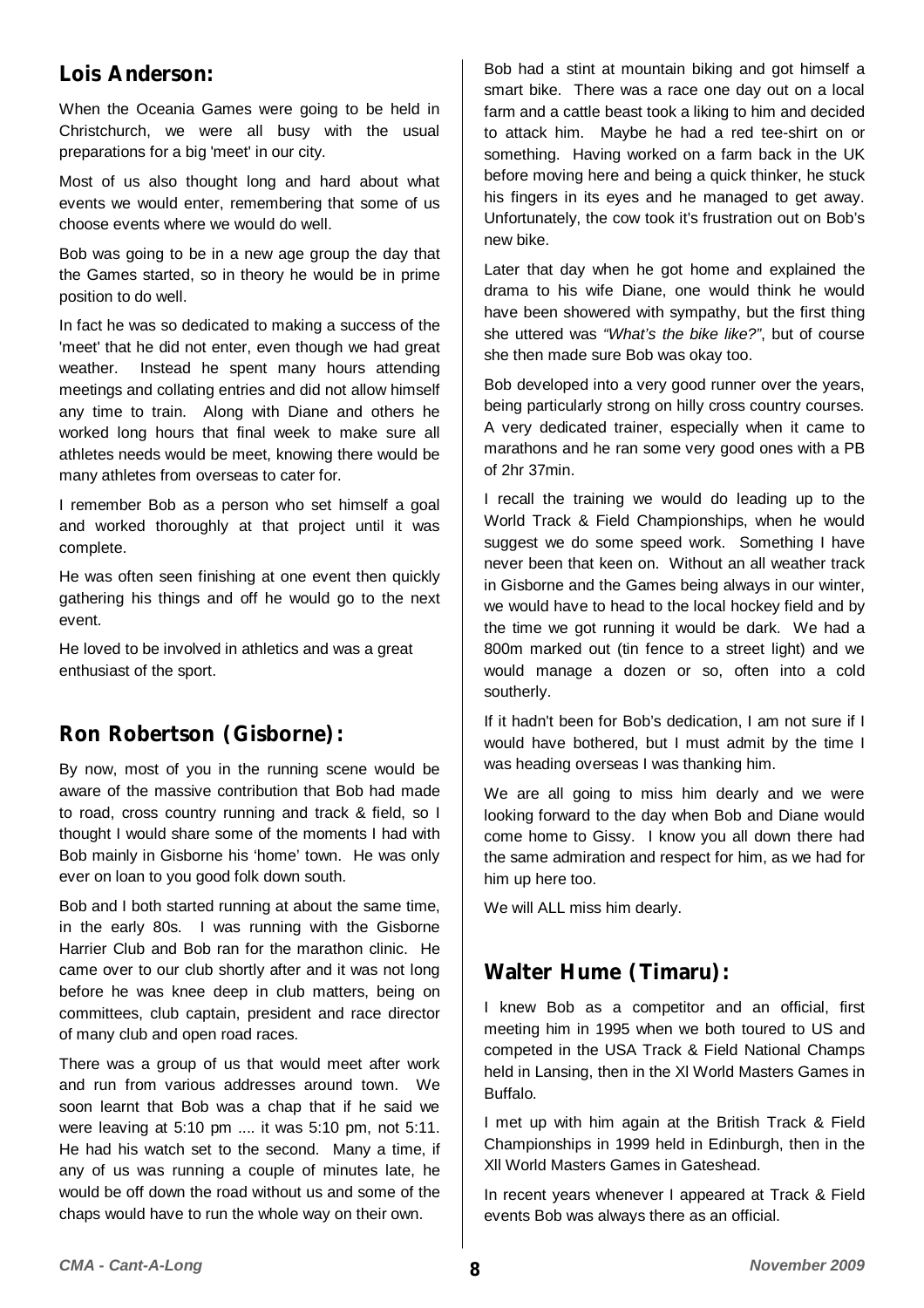Bob officiated at the Timaru Round the Gorges Relay as a referee and this also included the NZ Road Relay champs which was incorporated into the 1997 relay.

Bob always did his job well without any fuss and he knew the Athletics Rules inside out.

He will be sorely missed.

## **Andrew Reese:**

OFFICIATING WITH BOB CARTER.

Bob and a large group of Canterbury Officials travelled to the Athletics New Zealand National Track and Field Championships last March. A week prior to the Championships, Bob was approached to be in charge of the results, being done through the Codenz result system. This was due to the unavailability of the main local operator as she had the position of Chairperson of the Local Organising Committee and Bob was the only other official that knew this results system.

We travelled north to Wellington, along with Bryan Kerr on the Friday morning – first day of competition. Bob had less than two hours to get the system operating. Problems after problems occurred throughout the day (not because of Bob but the system!!) and by days end the decision to change computer systems to the FinishLynx system was made.

That meant long hours for a few people to change the system, prior to the start of competition the next. For Bob, his appointed position was made redundant, so a few Canterbury officials took him into town for dinner. He returned the next morning to his original appointed position outside with the Throws team and measuring all the throws with the Electronic Distance Measurer (EDM).

The local officials have lost a great guy, who was very quick in measuring all the athlete's throws. We have already held a measuring course to get other officials involved, as there is now a big hole in this specialized position left by Bob.

Bob you will be missed by all those officials that travel the country to attend the National Championships. The few hours we had to socialize were always enjoyable with his presence, even if we had only a few hours sleep before officiating duties called us.

# **Patricia Drayton (Para Para):**

It is with great sadness that I write this letter.

I have always admired the absolute dedication that Bob gave to the Masters Athletics. His thought and care made 'life on the track and out on the field' so much easier for us all.

I will miss Bob's quietly spoken words of encouragement, smoothing away the nervousness felt 'when the going got tough'.

Bob's untiring help and patience in getting Iris and myself away to the Tauranga Nationals was something else. It must have been so frustrating for him to deal with someone who could barely use the computer and was a little deaf as well. It must have taken great courage and patience. He did it and we all had a lovely time.

It has been a rewarding experience to have been associated with Bob and Diane.

Kia kaha, tu tonu mai.



## **A Message from Diane Carter**

*Bob's sudden and untimely death has been a huge shock. We would like to thank Canterbury Masters members for their messages, cards and for celebrating his life with us. In the six years since we came here from Gisborne, Bob has involved himself in the Canterbury Masters and Athletics Canterbury and thoroughly enjoyed the athletics scene here. Both as an administrator and as an official he was always there.* 

*A good man gone too soon.*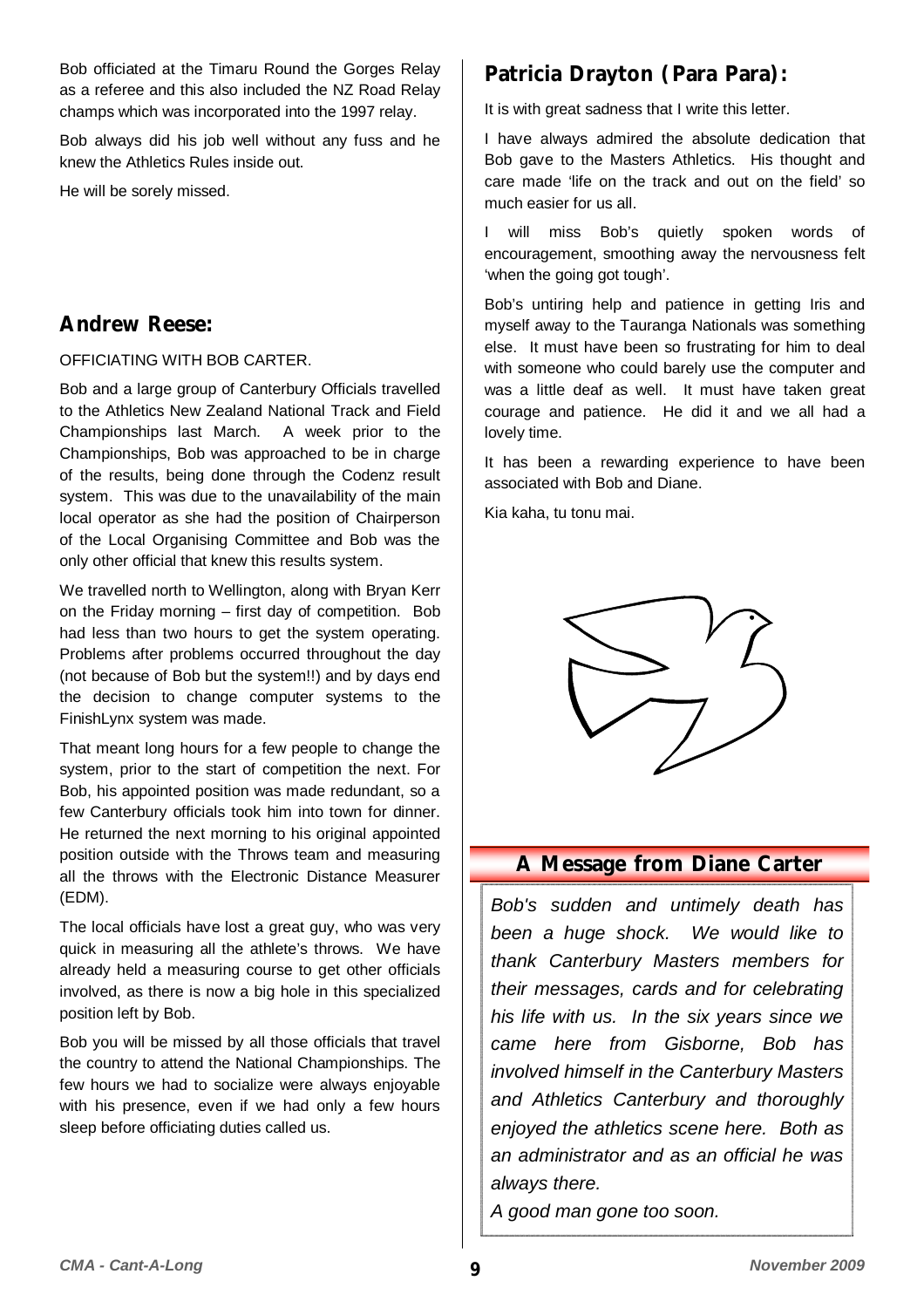## **Close, But Not Close Enough - My Lahti Finland Adventure Andrew Stark**

(This article is an extract from an article I have written, which I hope will be in the next Vetline.)

This year I competed in the M50 800m & 1500m events at the World Masters Track and Field Championships in Lahti, Finland, which for me was like the Olympic Games I never got to … but it took some planning and a lot of effort.

In 2008, I had run the fastest time in the world (that I knew of) for the M50 800m, with a time of 2:03.13 and had the  $6<sup>th</sup>$  fastest 1500m time of 4:18.10. I knew about an American athlete, Anselm Le Bourne who had won both the 800m & 1500m M45 titles in Riccione, Italy in 2007 and had just turned 50 this year. When looking through the race fields for Lahti, I found out that he was entered in both the 800m & 1500m events. Two other athletes stood out as well. Andre Lafere from Belgium who was running in 400m & 800m with a best time of 1:59.8 for the latter. Steven Smith from Great Britain & NI who had times of 2:04.0 and 4:10.00 listed for his events, the 800m & 1500m. All three had just turned fifty this year.

Sixty runners had entered the 800m and 57 turned up to race. There were 5 heats, followed by three semifinals two days later and a final on the next day … three 800m races in four days. The heat (2:08) and semi-final (2:06) races were relatively 'easy'.

In the final, I was in the outside lane of 6, with two other runners … 13 in the final. The race was run tactically rather than flat out from the start, which was something I have not experienced since the 1980's. It was a question of being in the right place at the right time and looking back, I'm not sure that I was.

My lack of recent race experience cost me, as I avoided being too aggressive down the back straight for fear of being passed coming up the home straight. With 300m to go, Lafere made his move, quickly followed by Le Bourne who had been boxed in until then. Any one of the next seven athletes were still in with a chance of taking a place and I was in  $7<sup>th</sup>$  place. By the time I entered the home straight I was in  $5<sup>th</sup>$ place, just behind Steven Smith (Great Britain & NI) and Luigi Ferrari (Italy). Within two metres of the finish line, both these athletes fell and I thought I might have just finished 3<sup>rd</sup>.

The official announcement came that I was  $4<sup>th</sup>$ , only 0.08 seconds behind  $3<sup>rd</sup>$  and 0.1 seconds ahead of  $5<sup>th</sup>$ . I was more disappointed with the time, as I had run 2:03.13 in March 2009, than I was with getting  $4<sup>th</sup>$ . The first 8 finishers, apart from myself (almost 52), had just turned 50 this year … so I was pleased with being the fastest 'oldie'.



*The M50 800m final. Smith (GB) crossed into the path of Ferrari (Italy) as he became 'legless', causing both to fall.* 

In the 1500m there were about 45 runners. The three semi-finals for the 1500m were held two days after the 800m final. I qualified okay, but ran the slowest 1500m I have ever ran and I felt terrible (4:43ish)! For the next day and half I thought of ways I could avoid running the final as I felt 'buggered' and was convinced that I was not going to run well.

Once the gun went off in the 1500m final, I felt surprisingly good! Le Bourne, the favourite, went to the lead. Steven Smith 'pushed' his way out of the pack in a move to get to the front after about 100m. I was in about  $10<sup>th</sup>$  place, but waited until the home straight before moving into third place to lead the chasing 'pack'.

I still felt really quite good, but with three laps to go, I was not confident enough to tag on behind the two front runners, Smith and Le Bourne, who had 1500m times at least 6 seconds faster than my best. These two slowly pulled away from the remaining 14 runners and had a five second lead with a lap to go.

As the last lap started I was in  $6<sup>th</sup>$  place, running for third. Down the back straight with 250m to go, I accelerated into  $3<sup>rd</sup>$  place as I passed three runners and was gaining on Smith all the way up the home straight. I finished  $3<sup>rd</sup>$  in a time of 4:16.37, just under two seconds behind the Smith (4:14.51), with Le Bourne winning in a time of 4:11.58. I was pleased with my time as it was a PB and Canterbury M50 record, but I realised I could have started my run for home from further out … perhaps next time.

As a warmed down, I thought to myself …. 'would I do it again?' .... you bet!!! I have proven to myself that I can compete coming out of our winter, with the best in the world in my age group. Next time though, I'd be more aggressive as now I know what to ... roll on Sacramento 2011 World Masters Games.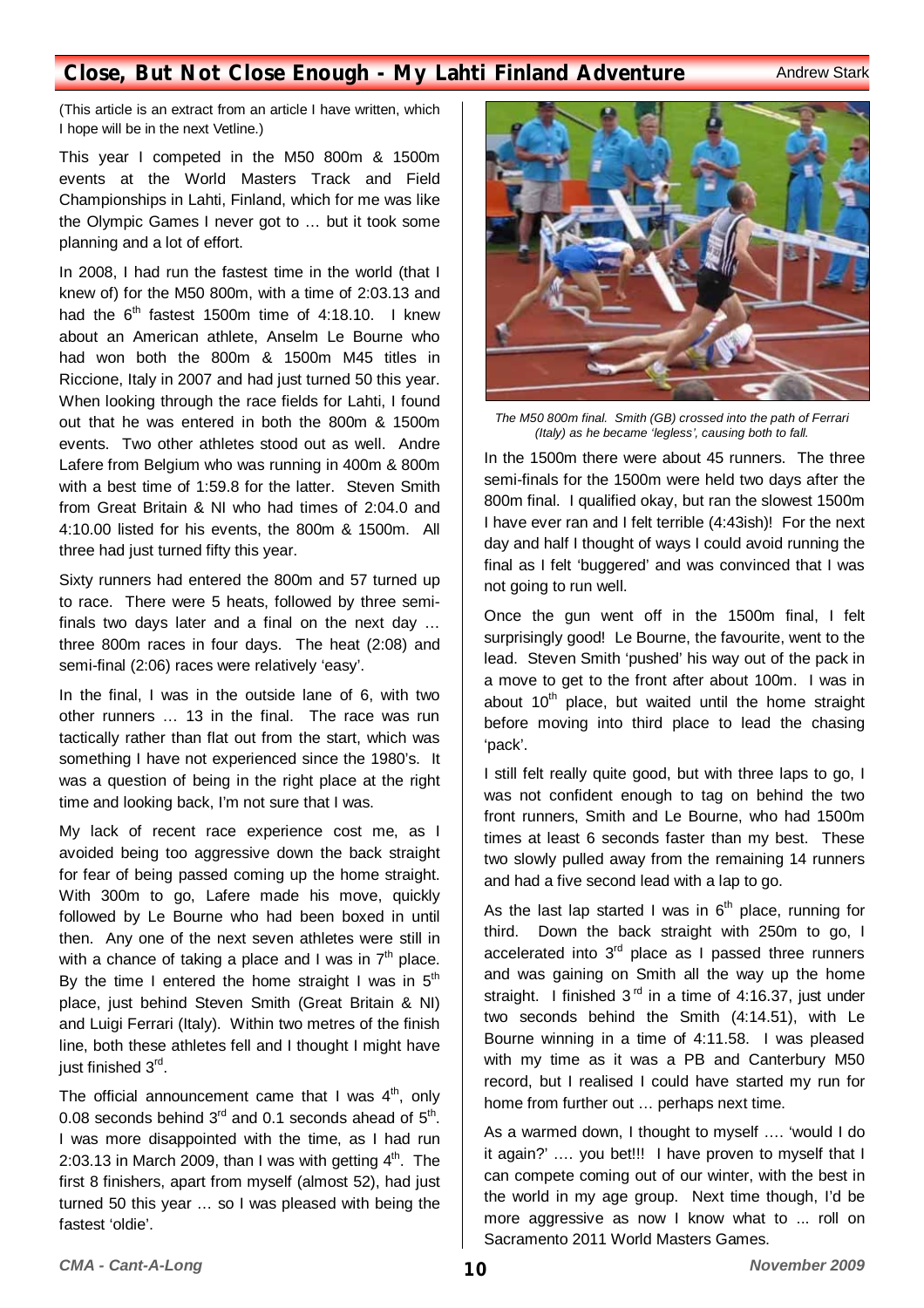## **Walter Hume's Lahti Finland Experience** Andrew Stark Andrew Stark

While I was competing at these games, I had the pleasure to get know one of my fellow Canterbrian athletes, Walter Hume and his wife Heather. My wife Pauline and I spent quite a bit of time with Walter and Heather, supporting each other and debriefing over dinner, about the day's events. Below is an article about Walter that appeared in the Timaru Herald, written by John Bisset.

#### *RUNNING MAN:*

*Timaru septuagenarian Walter Hume has returned home from the World Masters Athletics Championships in Finland with a silver medal.* 

*Timaru 70-year-old Walter Hume is keeping pace with the best runners in the world.* 

*Hume has returned from the XVIII World Masters Athletics Championships in Lahti, Finland, with a silver medal.* 

*The veteran finished second to world record holder Allan Bradford in the 2000m steeplechase in the 70 to 74-year-old section.* 

*Hume was reeling him in at the finish, having gone out slowly after suffering from a sciatic nerve problem but still stopped the clock at 8 minutes 26.85 seconds.* 

*"The injury slowed me down but I tried to get fit, hoping it would come right.* 

*"At the end I was catching him but he beat me by about six seconds."* 

*Fewer than 20 Kiwis competed among the 2500 athletes at the championships.* 

*The septuagenarian also returned home as a British Masters Track and Field champion after winning gold in the 2000m steeplechase in a British and all-comers record of 8m 54:95s.* 

*Hume collected a full set of medals in Birmingham finishing second in the 1500m and third in the 800m.* 

*Because of his leg problems, Hume is looking to change to duathlons rather than just running, after 30 years in the sport.* 

*"The bike will mean I can get off my legs a bit and it will keep me motivated."* 

*Hume said another highlight of the trip was training in Stockholm's Olympic Stadium.* 

*"It had a great feeling and was unusual because it was made from brick."* 

*He and his wife Heather also took the opportunity to do some touring on their eight-week sojourn, including catching up with their Moscow-based daughter.* 

To add a bit more to Walter's story. He arrived in Lahti, less fit than he would have liked, as pre-games travel had made training difficult and he was suffering from a sore lower back / hamstring. He competed in the 8km cross-country on the first day of competition, finishing 9th in the M70 age group. This 'stirred' up the injury and it looked like his games might be over.

Over the next few days he rested, opted out of running the 800m, but decided to compete in the 1500m. He ran this race as 'training', avoiding putting too much pressure on his injury.

His final event was the 2000m steeplechase. By then the problem had settled down 'a bit' and with the help of massage and taping applied to his lower back / buttock / hamstring area, he was able to compete and finished 2nd.



Well done Walter.

Christchurch 2007

#### **Trans Tasman Winter Weight Pentathlon Challenge Allan Gardiner** Allan Gardiner

This years Winter Weight Pentathlon was held during the month of August in Australia and New Zealand. This is a time of the year which seems to suit both countries, with the improving weather helping to kick start athletes into gearing themselves up for the summer season.

Eighty-eight competitors took on the Challenge this year, about the same as last year.

History was made with Ruth Frith of Australia competing in the W100 age group.

She set World Records in the W100 age group. Many of us would just be grateful to be alive and well at this age without also being a great athlete on top of that. Helen Searle also set Australian records during her meet.

Many thanks to the organizers who have made this competition possible. In particular to Jayne Hardy and Helen Searle in Australia who always sent me a set of well organized and easy to read results.

Thanks also to Colleen Brunker, Bob Carter, Tui Ashe, Fiona Harvey and Mark Flaus for results from their centres. Thank you to all of you out there for organising the running of the competitions. We couldn't do this event without you.

Next years Challenge will also be held in August 2010, so that many of the athletes will have recovered from the Oceania Championships. We may also have athletes from other countries competing as I have interest from Germany, Netherlands and the United Kingdom.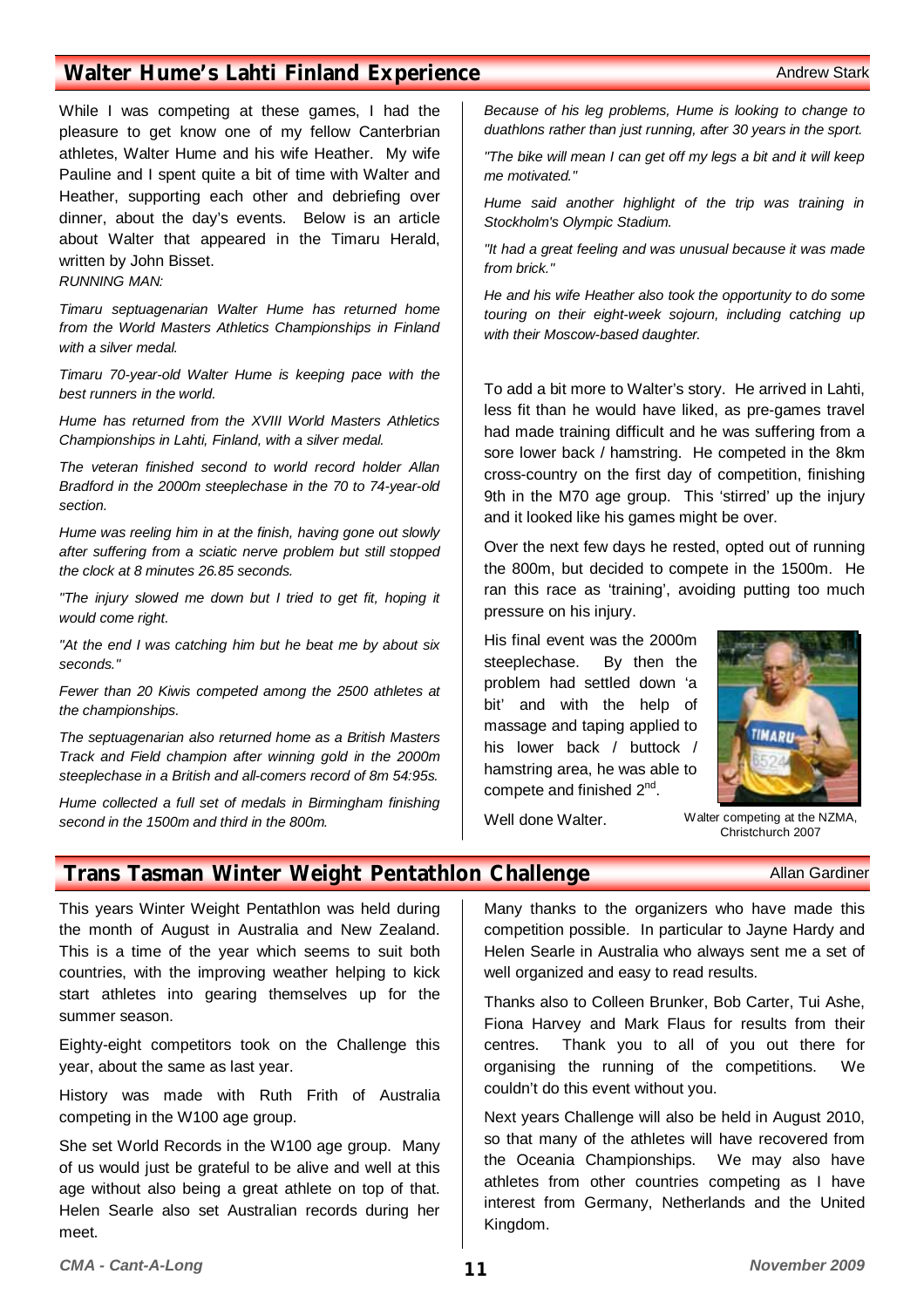## **World Masters Games - Sydney 10th - 18th October 2009** Andrew Stark

A small group of Cantabrian athletes crossed the ditch to compete in the World Masters Games in Sydney. Because of the timing, once again the southern hemisphere athletes in the colder countries had to wrap up warm and endeavour to get race ready during their winter. Not an easy task. I have come up with the following results for our athletes, including our colleague in South Canterbury.

I apologise if I have left anyone out and please let me know your results if they are missed. I am happy to report your report in the next issue of Cant-A-Long.

|                          |                 |         |                    |                  |                  | <b>Rick Davison</b>   | <b>M60</b> |            |
|--------------------------|-----------------|---------|--------------------|------------------|------------------|-----------------------|------------|------------|
| <b>Results:</b>          |                 |         | <b>Wayne Doyle</b> | M45              |                  | hammer throw          | 1st $*$    | 44.03m     |
|                          |                 |         | pole vault         | 2nd              | $3 \, \text{Mm}$ | javelin               | 8th        | 31.78m     |
| Richelle Cannell         | W40             |         | triple jump        | 4th              | 9.72m            | weight throw          | $3rd*$     | 16.11m     |
| 100m                     | 8th             | 13.85   | discus             | 5 <sup>th</sup>  | 35.56m           | discus                | 4th        | 39.78      |
| 200m                     | 6th             | 28,7    | shot put           | 6th              | <u>្ល</u> ា1m    | shot put              | 8th        | 10.21m     |
| <b>Mandy Shirtcliffe</b> | <b>W45</b>      |         | javelin            | 6th              | 44.4m            | weight pentathlon     | 1st **     | 3728 pts   |
| javelin                  | ্ডাd            | 28.32m  | <b>Noel Burr</b>   | M55 <sub>2</sub> |                  | <b>Ron Munro</b>      | <b>M70</b> |            |
| 400m                     | 5th             | 75.44   | 800m               | 3rd              | 2:18.01          | 100m                  | 4th        | 15.23      |
| <b>Dianne Adams</b>      | W <sub>40</sub> |         | 1500m              | 4th              | 4:46.34          | 200m                  | 4th        | 31.19      |
| 10km Road Walk           | 3rd             | 1:00.29 | high jump          | 4th              | 1.43m            | <b>Malcolm Fraser</b> | <b>M70</b> |            |
| Margaret Fraser          | W65             |         | 400m hurdles       | 4th              | 71.90            | 100m                  | 3rd        | 14.58      |
| 400m                     | 6th             | 1:43.90 | Tony McManus       | <b>M60</b>       |                  | 200m                  | 2nd        | 29.97      |
| 800m                     | 4th             | 3:43.38 | 10km road race     | 1st              | ■ 36:05          | 400m                  | 2nd        | 66.91      |
| 1500m                    | 2nd             | 8:04.44 | 800m               | 5th              | 2:23.88          | Max Wood              | M75        |            |
|                          |                 |         | 1500m              | 1st <sup>⊍</sup> | 4:43.28          | 100m                  |            | <b>DNF</b> |
|                          |                 |         | 5000m              | 1st              | 17:12.0h         | 400m                  | 5th        | 79.53      |
|                          |                 |         |                    |                  |                  | 800m                  | 4th        | 3:19.60    |
|                          |                 |         |                    |                  |                  |                       |            |            |

\*\* = NZ & CMA record \* = CMA record

# **South Canterbury Team competes well in Sydney**

Four South Canterbury athletes performed well at the World Masters Games held at Sydney's Olympic Park last week.

**Mandy Shirtcliffe**, competing in the W45 age group, won a bronze medal in the javelin and was also placed fifth in the 400-metre final.

**Wayne Doyle** showed his class against an international field by winning a silver medal in the M45 pole vault with a height of 3.1 metres.

Doyle also had four top six finishes after being placed fourth in the triple jump, fifth in the discus (35.56m), sixth in shot put (11m) and also sixth in the javelin (44.4m).

**Richelle Cannell**, competing in the W40 year old category, also performed above expectations to make the finals of the 100m and 200m.

Cannell ran personal bests in both finals, recording 13.85s in the 100m final to finish eighth, and stopped the clock in 28.7s in the 200m for sixth place.

It was a great effort, particularly considering the depth of experience in the field and the fact she had just recovered from a hip injury.

She said it was amazing being in a final against the world's best.

In the M70 age group, veteran athlete **Ron Munro**  competed well in the 100 and 200 metres.

Munro finished fourth in both sprints and was happy with his times.

`It's an incredible feeling knowing that four athletes from a small place like Timaru are amongst the best in the world," Doyle said.



*Two medals and plenty of finals were the results for (from left) Mandy Shirtcliffe, Ron Munro, Wayne Doyle and Richelle Cannell at the World Masters Games in Sydney*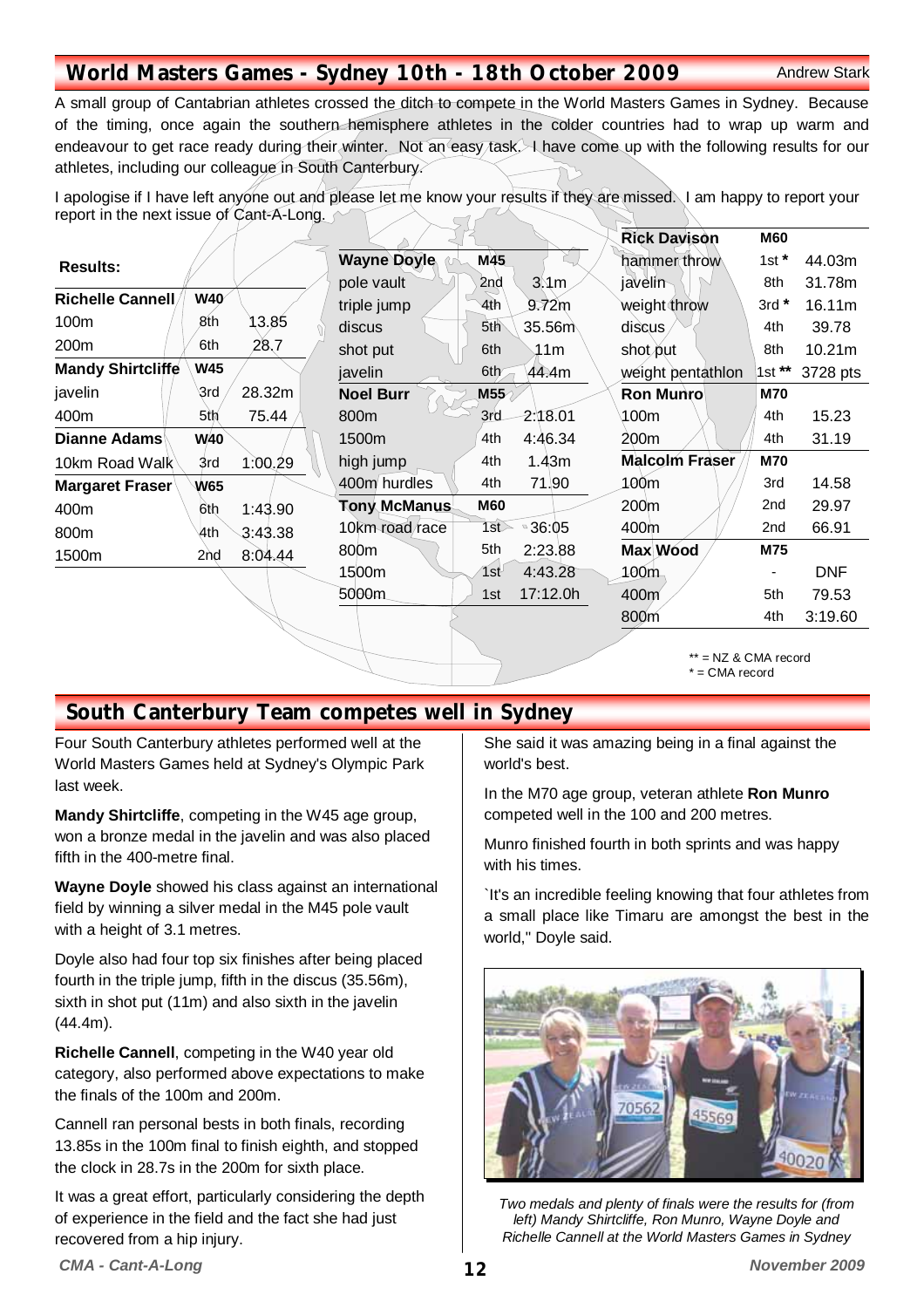## **Jeff Barnfield**

Having been out of the athletics scene for a while it was with a little trepidation that I went to the Sydney World Masters Games held in October 2009.

Travelling with my good Christchurch friends Max and Pam Wood, Malcolm and Margaret Fraser and Ron Munro from Pleasant Point soon helped put me at ease.

On arrival at Sydney I thought for a moment that we had just been on a circular flight for nothing, as it was cool, windy and wet ... almost the same conditions in Christchurch.

Apart from Malcolm and Margaret we stayed at a guest house called Baronia Lodge in the suburb of Burwood, being a very busy multicultural suburb, with very friendly people.

We travelled to and from Olympic park by train, taking some 32 trips overall. Thankfully Max had an excellent understanding of Sydney's train system and due to his expertise we were never late or lost.

Although the Track and Field was promoted as being at Olympic park, we never got to compete in the actual Olympic stadium itself, which was somewhat disappointing. Instead two adjoining tracks were used, both had high quality surfaces but were a little exposed to the wind, very much like QE2 in Christchurch.

The events I had entered were the 100, 200, 400 metres and the Pentathlon, my age group being M55.

In the sprints, the competition was of a very high standard with some 57 athletes in my grade, including the current world record holder Bill Collins of the USA. Bill went on to win three individual golds in the sprints, truly an outstanding effort.

I ran reasonably well in the 100 managing to get as far as the semi finals, finally placing  $14<sup>th</sup>$  overall. Mv fastest time being 13.23 seconds, something to improve on over our summer. A second off would be really nice.

The Pentathlon was held on a Tuesday and unfortunately the wind really came up gusting between 30 and 35 knots, much like a very strong North West winds we get in Christchurch.

A bit disappointing was the drop in numbers with some 20 or so athletes entered initially only 12 featured on the final result sheet.

The first event was the long jump. I jumped 4.61 metres enabling me to be out in front for a short while. Next was the Javelin and with a throw of 27.32 metres it was the  $5<sup>th</sup>$  best overall.

The following event was the 200 metres and I was in

lane six in the first heat. As we all tend to do I was hoping for a good time, just to see how I was running for the individual 200 later that week.

But as per usual the wind had really got up and we were heading straight into it around the bend. The wind was so strong the athletes had to really fight to stay within their particular lane to avoid disqualification as they entered the straight.

My time given the conditions was a reasonable 27.50, which was the second fastest time of the two heats.

Next was the discus and here the competition really heated up! Two competitors threw close to the 36 metre mark. In comparison, my throw was only 22 metres, but still good enough for  $5<sup>th</sup>$  place.

Then came the dreaded 1500! Not having run one for almost 10 years, I just wanted to get it over and done with, I think everyone else felt much the same.

After the gun everything went alright for me on the first two laps except for the wind that made it impossible to stay close to the pole line causing extra distance to be covered.

On the lap heading up to the bell my body was starting to hurt and my mind was really telling me to stop over and over again.

Somehow I got to the bell and said to myself you can manage another lap, it's only a 400, you can do it!

Well, despite the overwhelming messages continually telling me to stop, I finally made it to the end in a time of 5min 53.9 seconds for a  $4<sup>th</sup>$  placing.



*Jeff receives his bronze medal for the M55 pentathlon*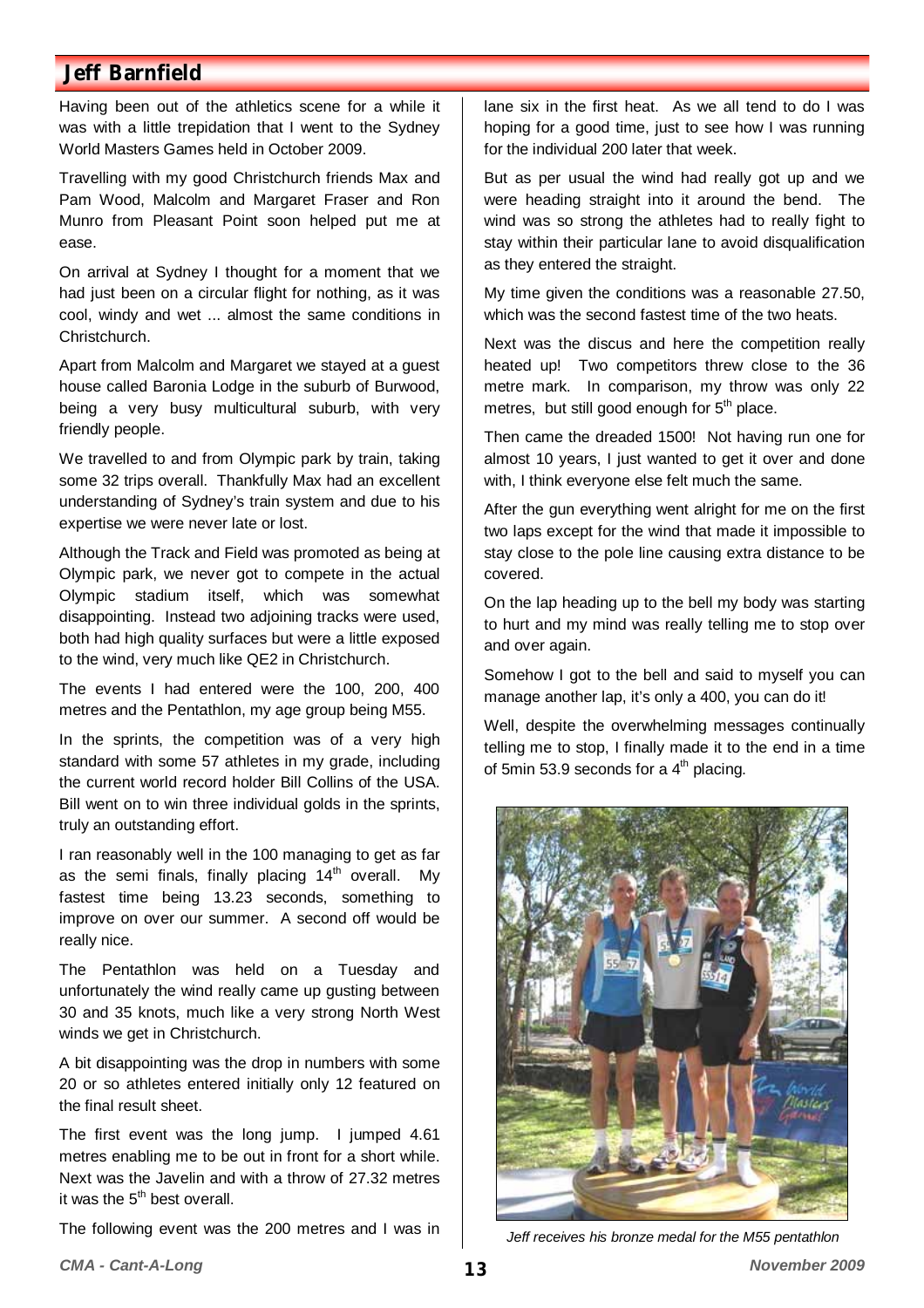The fastest time was a very credible 5min 12.42 seconds.

It did not take long for the officials to inform us of the overall results. Two Australian athletes filled the first two placings with 2970 points and 2945 points respectively.

To my surprise I was awarded third place and the bronze medal on 2819 points, being ahead of the next athlete on 2709 points.

#### **To say I was pleased with the Bronze would be somewhat of an understatement!**

However, owing to some overall tiredness and a nagging Achilles tendon injury incurred in New Zealand, I reluctantly retired from the games.

On the following days we really enjoyed watching the

**Max Wood** 

I am writing this overview of our experiences while participating in the World Masters Track and Field Championships held at Olympic Park, Sydney.

Jeff Barnfield, Ron Munro, Malcolm and Margaret Fraser, Pam and myself all flew across the Tasman courtesy of Emirates economy fares and enjoyed excellent service during the flights.

Sydney had rain for a week prior to our arrival. Saturday dawned fine and warm, but windy and we set off to Olympic Park to register and sign in for our opening events. This was done in three parts and our only queue was in signing in where there was a 2 hour delay. Evidently there had been a 5 hour wait to register on Friday ! There were approximately 3000 entrants for Athletics (29,000 registrations over all sports).

Our Accreditaton passes allowed us free travel on the city trains, buses and ferries. We took advantage of this and for myself this incurred 35 train trips and 3 nice ferry rides. It took 2 trains to get to Olympic Park.

**THE SEARCH** 

outstanding abilities of the other athletes which included some top New Zealanders and there are some reports about the games from them also in this issue of Cant-A-Long.

My overall impression of the Athletics section of the games was good despite the necessary train commuting which became rather tiring at times.

My advice for those attending any future World Games is to get your accommodation as close as possible to the venue in order to avoid becoming overtired from travelling, this helps you to stay as fresh as possible for competition.

The next World Masters games are in Torino Italy; perhaps we will see you there?

While it was only short rides with approximately 1km walks at each end, we needed to allow 1 hour in transit. I was the designated 'navigator' for our group to schedule the timetable to suit each day. All worked well apart from the occasion when the train doors closed before we could get down from upstairs and to the door. We learned that express trains are just that, as well as only stopping at a minimum of stations! Our Burwood accommodation was a lovely 105 year old restored federation house namely Boronia Lodge and proved an excellent choice. Malcolm and Margaret were staying out at Parramatta and also had to find the best link trains to take.

It was great to meet up with our international competitors, I had 7 nationalities among the 13 entrant in the M75 sprints. Rick Davison beat that number in his events, especially in the Weight Pentathlon where there were 16 countries represented (and between 20- 30 entrants in each of his events). To win Gold in that event was a wonderful achievement for Rick.

Medal ceremonies were promptly held on a grass enclosure behind the main stand as soon as results were available. Place getters were not allowed to leave the changing room after the race, until taken out for the presentation. This certainly saved chasing people for their presentation, but we consider it would have been better 'in front' of the stand in more public view.

The Opening Ceremony was billed as 28 sports, 45,000 people, one big night. It included competitors, family and friends and was well organised. As is usual with such a parade, this meant a 2 hour wait, lined up 'in sports' rather than countries, before the parade into the stadium for the formalities and concert. The Closing Ceremony was held at a park in Darling Harbour where the capacity was 5000 and unfortunately some people *Self appointed tour guide and team manager Max Wood,* 

*takes a well earned rest from all the train travel.* 



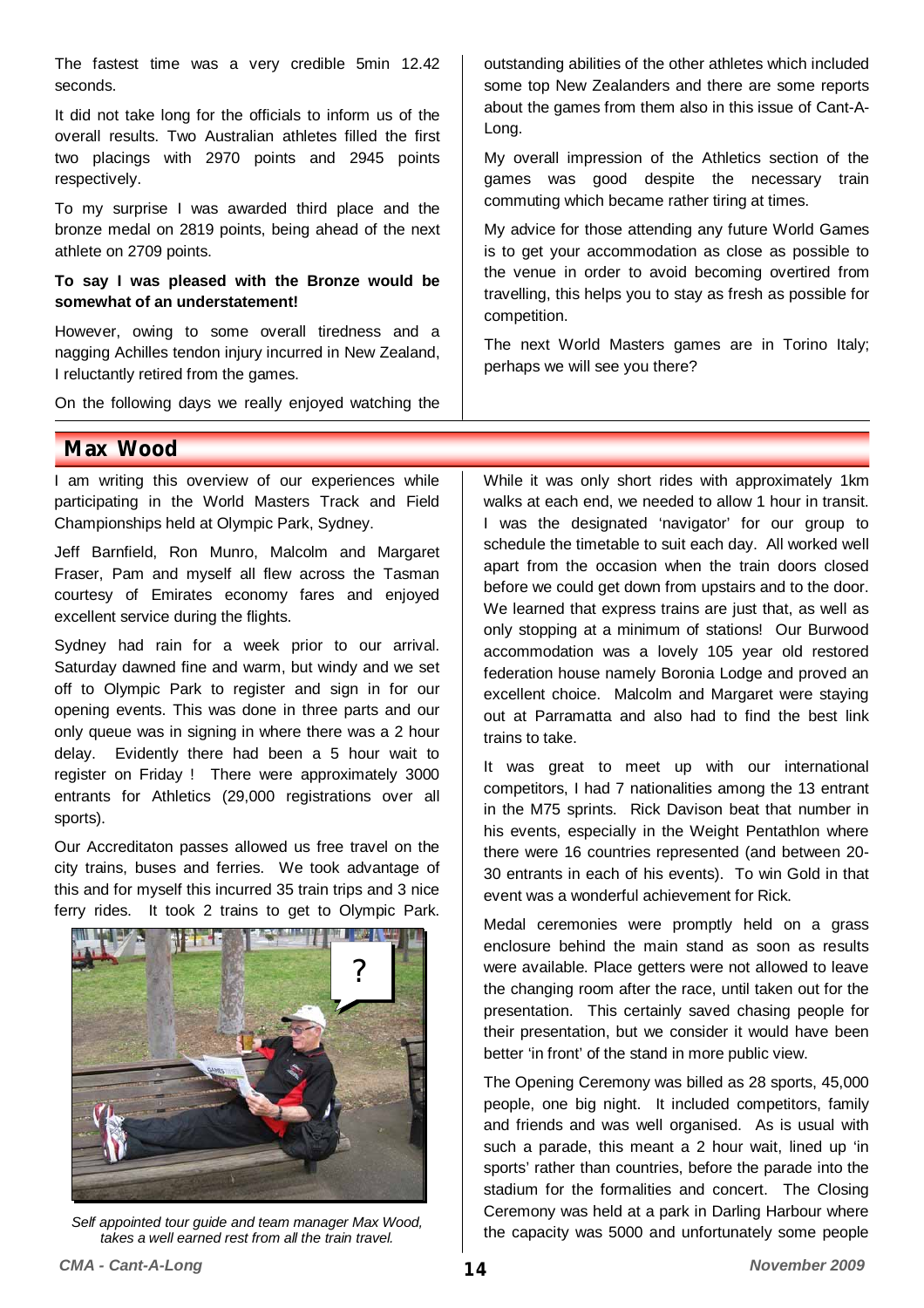had to be turned away after this capacity was reached.

Our small team of Cantabs supported each other well, also cheering for all Kiwi competitors on the Track. I enjoyed the participation, although restricted after reinjuring my hamstring in the opening 100m heat. After treatment and taping and with Jeff's stern advice .... *no sprinting*, I was able to compete in the 800m and 400m, content with minor placings.

Results will be listed elsewhere but it was a real fine team effort and great to be there to cheer on our track

## **Malcolm & Margaret Fraser**

Malcolm headed off the Sydney games feeling like a 'spring chicken' having just moved up into the M70 age group. He had spent the winter training with good friend Max Wood and he knew that if he ran, then he might just break some of Max's M70 records. His training had gone pretty well, involving a few runs up Mt Pleasant, but mainly he trained through Burwood Forest. In the forest is where he and Max did their initial 'speed work' around a measured circuit. As the competition date loomed, they could be seen doing various sessions at QE ll, encouraging each other as they sharpened up for the big event.

His first race was the 100m. In the semi-final he was leading the field, but as he crossed the finish line he felt a slight twinge in his hamstring. Knowing that he had entered three events, he wondered if he forced the pace too much in this heat. The following day he lined up in the final, having decided to start 'carefully'. The ground he lost at the start was the difference between winning and getting  $3<sup>rd</sup>$ . The winning time was 14.32 and he finished 0.26 behind  $1<sup>st</sup>$  and just 0.1 behind  $2<sup>nd</sup>$ .

Malcolm's second event was the 400m. He ran a 'solid' first round effort in a time of 70.37 to finish just behind Bob Cozens (USA) ... one of the men to watch in the final, along with Mack Stewart (USA) who won the first heat. In the final his first goal was to win, but in the back of his mind, breaking Max Wood's 400m M70 NZ record would be a bonus.

The final was a classic battle. Coming down the home straight, the lead changed several times as Malcolm and Mack Stewart (USA) battled for the win. Mack held on to win in a time of 66.53 seconds, with Malcolm's time of 66.91, just 0.62 outside the record.

Later on that afternoon Malcolm qualified for the 200m final, by winning his heat in a good time of 32.38 seconds. For the final he decided it would be 'all or nothing' as he already had a silver and a bronze medal. He ran a great bend to be leading into the home straight and was feeling confident. However, 10 metres from the line he could feel his form faulter, as his body tied up ... looking across the track could see Bob Cozen

members .... Noel Burr, Tony McManus, Ron Munro, Dianne Adams, Malcolm, Margaret and Jeff.

When heading home to the new Track & Field season, there was a feeling of sadness knowing that Bob Carter would not be with us. We will miss his cheerful and efficient leadership as well as his company. He truly enjoyed the social side here also and contributed to the success and fun of the season's closing Maxi night, these past two years.

(Aust) still 'holding' his form ... and as they say, 'the rest is history'. He finished 2nd by a whisker, only 0.48 behind.

Malcolm was pleased with his efforts, but did feel the games were too spread out, making for a 'long' week. The challenge now is for Malcolm to back up on these performances back home and lets see what happens.

For Margaret, fitting in training around work, in our winter was a difficult. Her preparation for the games was further disrupted due to a reoccurring hamstring injury restricting her training. For the last eight weeks prior to the games, she was forced to replace her long runs with long bike rides and do faster work in the pool. There was virtually no running, let alone speed work during this period ... not ideal!

She had entered the 400m, 800m and 1500m even though she had only run these track races once in four years, the last time being at the Taurangi Nationals.

Her first event was the 1500m where the lower age group was combined with hers. She won the silver medal for the W65's and had the pleasure of beating 'younger' athletes in the process.

Later that day she competed in the 400m, but her lack of training meant she was not expecting to run that well.

In the 800m she had drawn lane two, but started too slowly, losing contact with the leaders. Her lack of recent racing meant she was not confident to go 'too hard' at the start. However during the second lap she realised she was gaining on the 3rd place getter and picked up the pace, however she had left her run a bit late.

Margaret enjoyed the experience, but is realistic about her results. She knows that getting injury free is now her main goal, so that she can get back to some consistent training.

*(This article compiled by Andrew Stark)*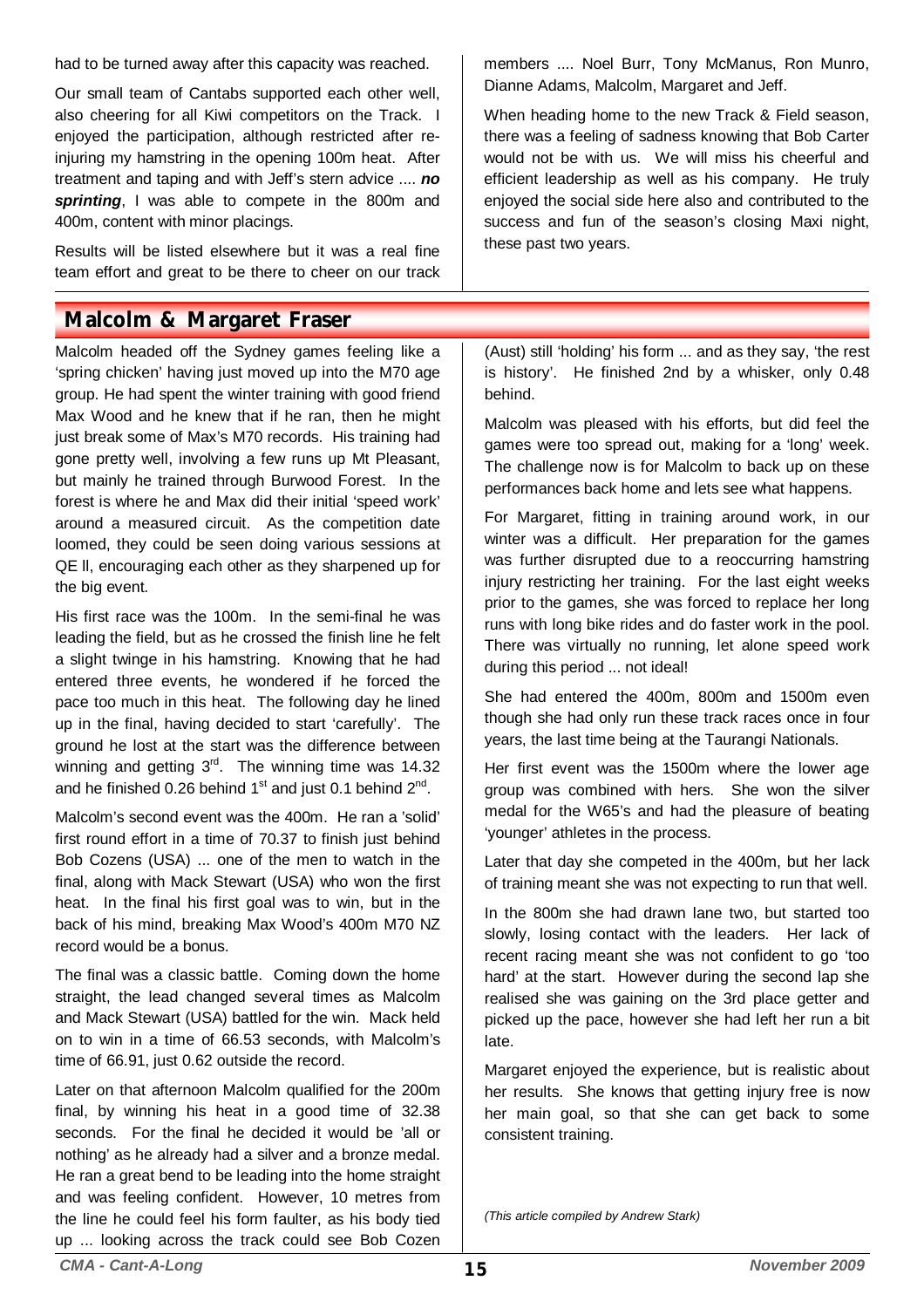

*Malcolm receives his silver medal for the M75 200m Noel receives his bronze medal for the M55 800m* 



### **Noel Burr**

Isn't it great when you decide it would be nice to compete on the international stage, but that the trip to this year's World Masters Athletic Championship in Finland is going to be just a little too far and a little too expensive .... then discover that all is not lost, because the World Masters Games are going to be run just across the Tasman in Sydney? Wonderful news!

I can remember about this time last year thinking exactly that. Did I have enough time to put in my early bird games registration, before I changed my mind? The answer to that question was, yes but only if I hurried - so I did.

Training started in earnest after the National Masters Athletic Champs in Tauranga. The wet and cold winter of mileage was happily balanced off against the thought of meeting new friends, competing in the warmth of an October in Sydney and maybe even winning a medal. In the months of March and April I worked hard getting rid of an old achilles injury, then settled into pounding the hills around Westport carefully of course and with some advice on training from Andrew Stark. I kept tags on old friends who might also be going over to the Games and was delighted to find New Zealand was going to be well represented. Even better, I'd have a lot of mates to cheer for.

The World Masters Games has a reputation for being a little more relaxed than the World Track & Field Championships. Despite the fact that there are medals to be fought for, people are encouraged to have a go and enjoy themselves. The registration fees are such that there are no extra fees for competitors who participate in up to 5 events. I had to sit down and decide that now I was going to Sydney, exactly which events would I compete in?

The 800m and 1500m were definite starters. I thought

I'd try the 400m, the 400m hurdles, and the high jump. Yeah I know, silly me. My wife Clare, suggested a wheelchair at the airport on the way home might come in handy.

I kept training (no hurdles or high jump though training for those two events was to come on the day of competition), and checked the Sydney Games website regularly to see who my competitors would be. That made me realise this really would be an international games - there were guys from all over the place and their performances looked pretty good too. Interestingly there were a number of competitors coming over who had competed in the World Track & Field Championships in Finland. Most of them had done very well there and were obviously wanting to add in some good performances while they were in peak shape - darn!

By the time I had my bags packed and off to the airport I knew there were World Champions or Championship Finalists in all five of my events.

Sydney turned on West Coast weather to help me settle in, as during the two weeks I was there, we never got higher that  $24^{\circ}$ C, it rained 10 days of the 15, and the wind at times blew gale force.

Collecting my Games registration package and photo ID was a real exercise too. It made me realise just how big the Games were - at last count we had nearly 29,000 competitors in 28 sports. Happily, 1600 of my fellow competitors were Kiwis! The wait for your registration package over the 4 days they were available prior to the games beginning was three and a half hours. Then we discovered that we had to check in for each event no earlier than a day before competition (if it was a morning event), or no later than 2 hours before competition if the event started after lunch. This was really tricky if you had a couple of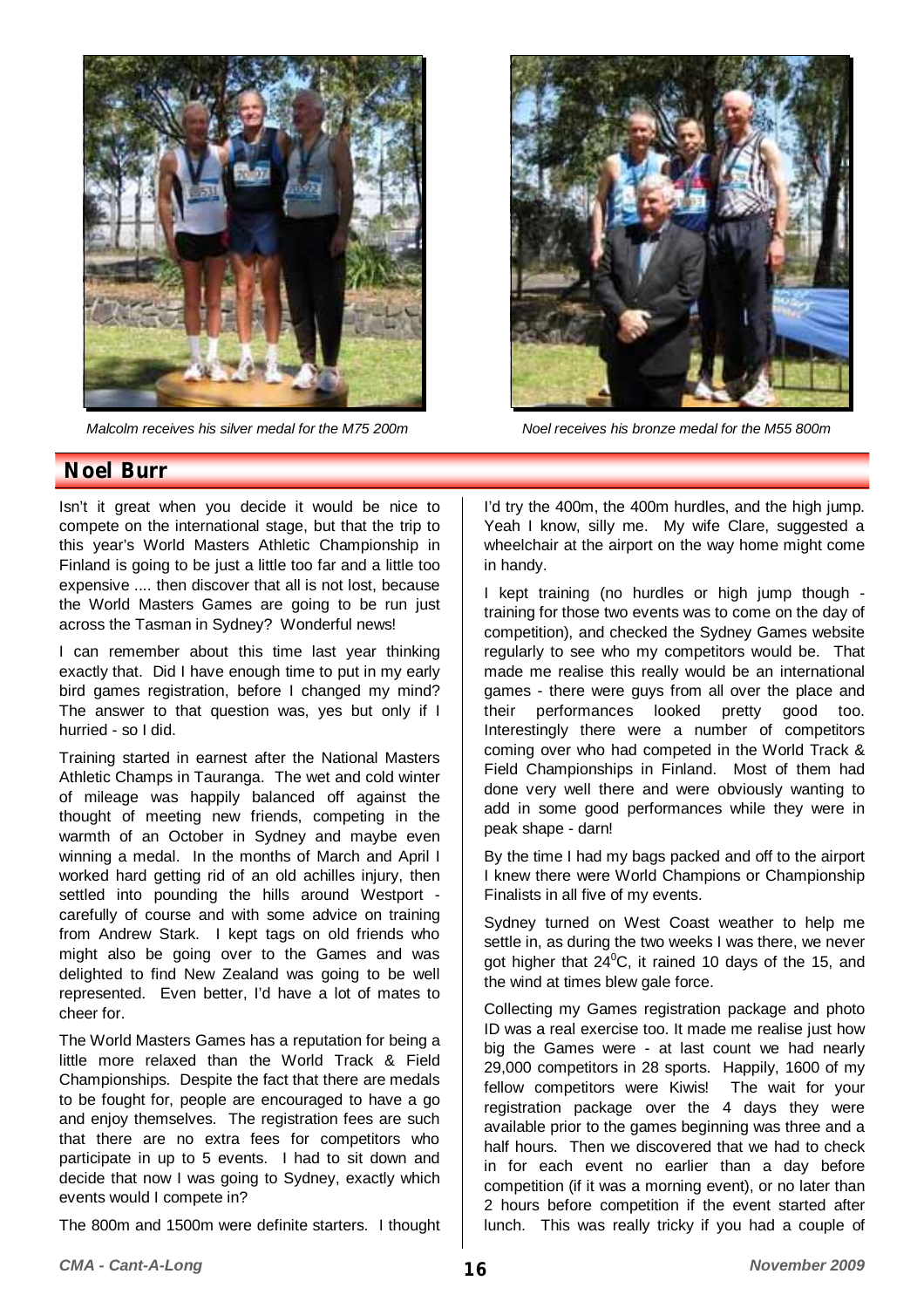hours driving to get to the stadium. We also had the 'Call Out Tent' to cope with immediately prior to each event, with waits there (after your warm up) of anything up to an hour and a half. But, it has to be said, that's international competition for you, and these games, it was pointed out to me, were bigger than the Sydney 2000 Olympics!

So now to the competition itself. Well, it was tough. One quickly realised there were two camps. Those who were there to compete for every medal that was available and those who were there to have a good time and enjoy participating with their friends. That usually showed up in the races. Up front it was generally a real tussle of strategy and performance. Most of the runners down the back just seemed happy to be there and proud of it.

In my middle distance races, the Europeans certainly showed there was a lot more to racing than just training hard. My first race was the 800m. We had a very strong head wind down the back straight and around the top bend. I was delighted with my race strategy. As the pace was slow, I went hard down the home straight on the first lap, splitting the field and I was able to pick up a bronze. My second event was to be the 400m. I scratched from this event as there were to be heats, a semi and a final *and* with two sub 55 second runners over from the States, so everyone else was going to be fighting for bronze. I also thought I had a better chance in the 1500m. This was a tactical race and I was competitive but could not match the fast finishing pace and finished  $4<sup>th</sup>$ .

High jump was on the last day of competition, so with nothing to lose I checked in. Rain was threatening, which encouraged a few of my fellow competitors to withdraw. It didn't matter though and I felt privileged to compete with a Pole and a Ukranian who were both technically superb straddle exponents. They pushed the bar up to the dizzy age group World Record height of 1.85 metres. Unbelievable! I finished  $4<sup>th</sup>$  in the 1.50m and was just happy to compete.

My final event was a great encouragement to someone who hasn't hurdled in years. I can see I really should get my technique worked on as I missed a bronze medal by just 0.22 seconds. I'm going to have to check our Canterbury record books to see if my 71.90 is good enough to get me into the book.

Hey it's all over now. It was a thoroughly enjoyable experience and one that I would happily encourage all of those who didn't go this time, to do your training, pack your bags and have a go next time. They tell me it's in Torino, Italy in four years, so get cracking and check out a few airfares. Oh and try to learn a little Italian as well as in 'A Fish Called Wanda' it didn't do John Cleese any harm at all! Chiao

## **Richard Davison**

When Rick heads off to a championship event, he goes there with one thing on his mind ... that is to win! How far he throws is irrelevant, to a point. He had just moved up into the M60 age group and knew that he had a good chance of doing well.

Preparing for an out of season games, like the Sydney Masters Games, is a challenge for Rick. It means hours at the gym lifting weights to build strength, using routines he has developed over the years and from research on the web. With work commitments, actually getting outside in day-light to practice throwing is not easy. He has been known to be down at the New Brighton track, throwing in the dark and cold, restricted to practicing the shot as this does not go too far.

Quite often throwing events are timetabled early in the day, so Rick would go down to practice early in the day on weekends to 'train' his body to perform at that time of the day.

Rick would describe himself and a 'strength' thrower, preferring the hammer and weight throws over the more technical throws, such as the javelin, shot and discus. Part of the reason is that he does not have a coach who can assist him to improve his technique.

In Sydney he entered all individual throws (see results) setting two Canterbury Masters records in the hammer and weight throws.

One of the problems experienced by all throwers in Sydney was the lack of warm-up facilities, due to the large number of competitors and age-groups competing. This meant all throwing circles were in use, so that he was unable to do warm-up throws, making it is hard to perform well 'throwing cold'. With the large fields, there was also considerable delays between throws and throwers were given only three throws, rather the usual six for the top qualifiers.

The weight pentathlon was held on the last day of competition. Doing well in this event was a main goal for Rick, as this event defines who is the best all round thrower. He threw consistently well in all throws, yet did not win any of the throws. However his combined scores won him the gold, setting a new M60 New Zealand & Canterbury record in the process with a total of 3728 points.

*Footnote: Since returning home, Rick has improved on his Canterbury Hammer record twice, with a throw of 46.14 metres.* 

*(This article compiled by Andrew Stark)*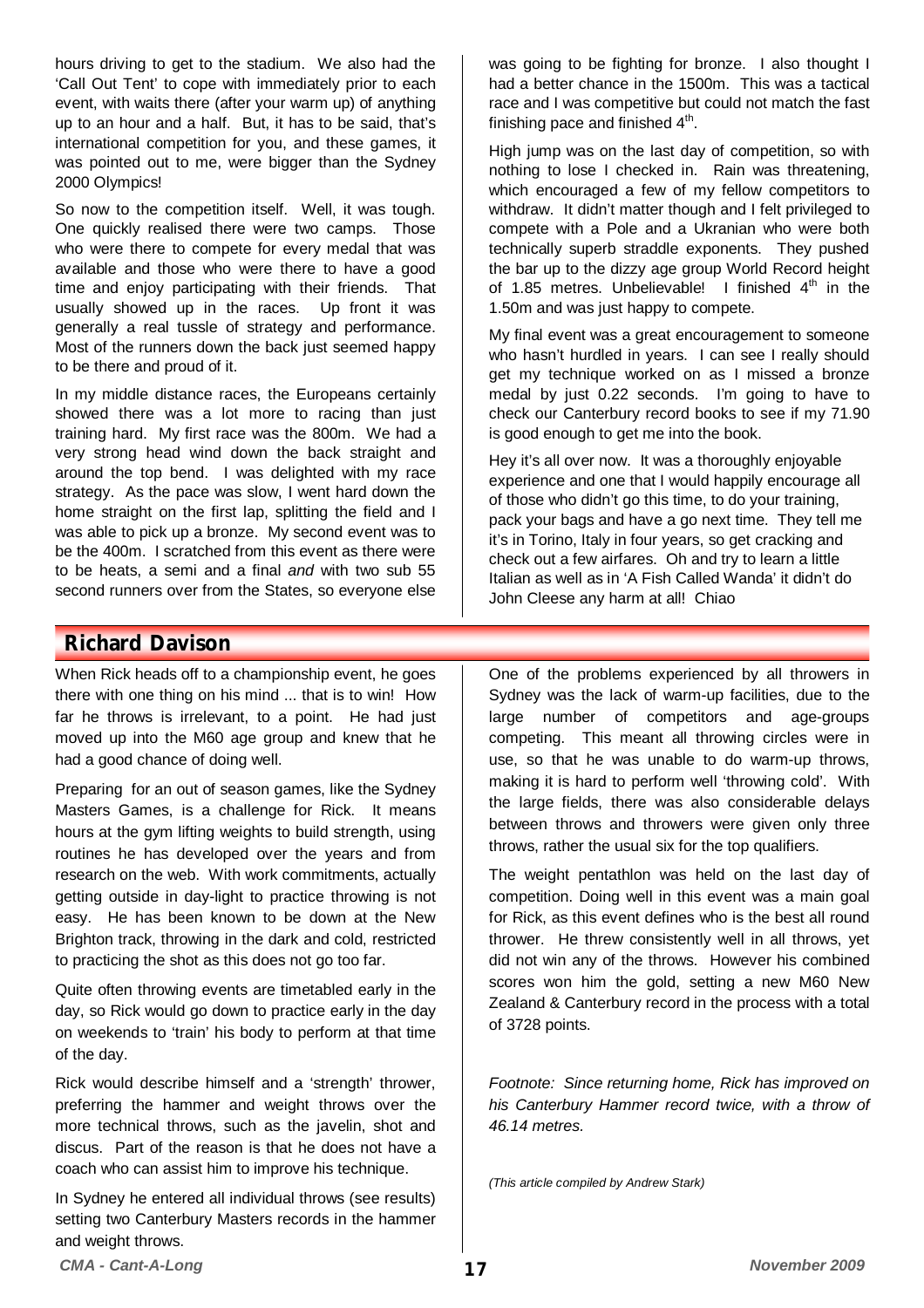## **Tony McManus**

The World Masters Games are held every 4 years and have been located in Toronto (1985), Denmark (1989), Brisbane (1994), Portland (1998), Melbourne (2002) and Edmonton (2005).

I was one of 28,292 competitors who recently competed in the World Masters Games in Sydney. It was reported to be the world's largest multiple sporting event. There were 95 countries represented and the oldest competitor was 101 and the youngest a 24 year old Canadian swimmer. You may well have also seen a 100 year old woman from Brisbane, who competed in field events, including the javelin and was on the TV news, both in Australia and New Zealand.

72 venues spread throughout Sydney and surrounding areas were used, with Sydney Olympic Park as the headquarters. Some of the competitors were former Olympians, however, many were there just for 'the fun of it'.

Athletics ran for 7 days from Saturday 10th October to Sunday 18<sup>th</sup> October with Wednesday 14<sup>th</sup> a 'rest day'. Two adjacent stadiums were in use everyday simultaneously. There were 2900 competitors in Athletics.

There were many great stories such as the American-Australian couple who met at the 2002 World Masters Games in Melbourne and arranged their wedding and honeymoon to coincide with the 2009 Sydney Games.

I also met a dairy farmer from Montana USA, who advised that he loved his cows more than his wife, not only was she aware of this, she also accepted it. He was in Sydney for less than 48 hours as he had to return to his 'beloved' cows.

There were many brilliant results at the athletics and I was fortunate to watch our NZ Champion, Margaret

Peters from Auckland, running in the W75 age group. She won the 100 metres in a New Zealand record of 16.03 seconds. An amazing lady and so nice to talk to. I personally thought the NZ Masters singlets were the best on show, so well done whoever designed them.

My own programme 'kicked off' with the 10K road race on the first Sunday resulting with a win. I then won my 800 metre heat on Monday and finished  $5<sup>th</sup>$  in the final the following day. On the Wednesday I won the 5000 metres from Trevor Ogilvie from Rotorua in a sprint finish.

My last event was the 1500 metres on the Saturday. After a tactical battle with Trevor, I won again in another sprint finish.

Other notable Canterbury results included Malcolm Fraser's bronze in the 100 metres and two silvers in the 200 and 400 metres. Margret Fraser wasn't to be outdone and won a silver in her 1500 metres. Jeff Barnfield won a bronze in the Pentathalon.

In Orienteering Carsten Joergensen won a silver in the sprint final and gold in the long final. There were 1159 competitors in Orienteering events alone.

The next World Masters Games are in Torina Italy in  $2013 -$  see you there.

Photos of the finish of my 1500m race can be seen on the following website.

#### www.melbastudios.com.au

Athletics:

Athletics Saturday 17<sup>th</sup> 1500m - Men 3 (bottom of page – not in date order) See photos 171504, 171505, 171506.



*Tony (3rd from the left) at the start of the 10km road race. He won the M60 race.*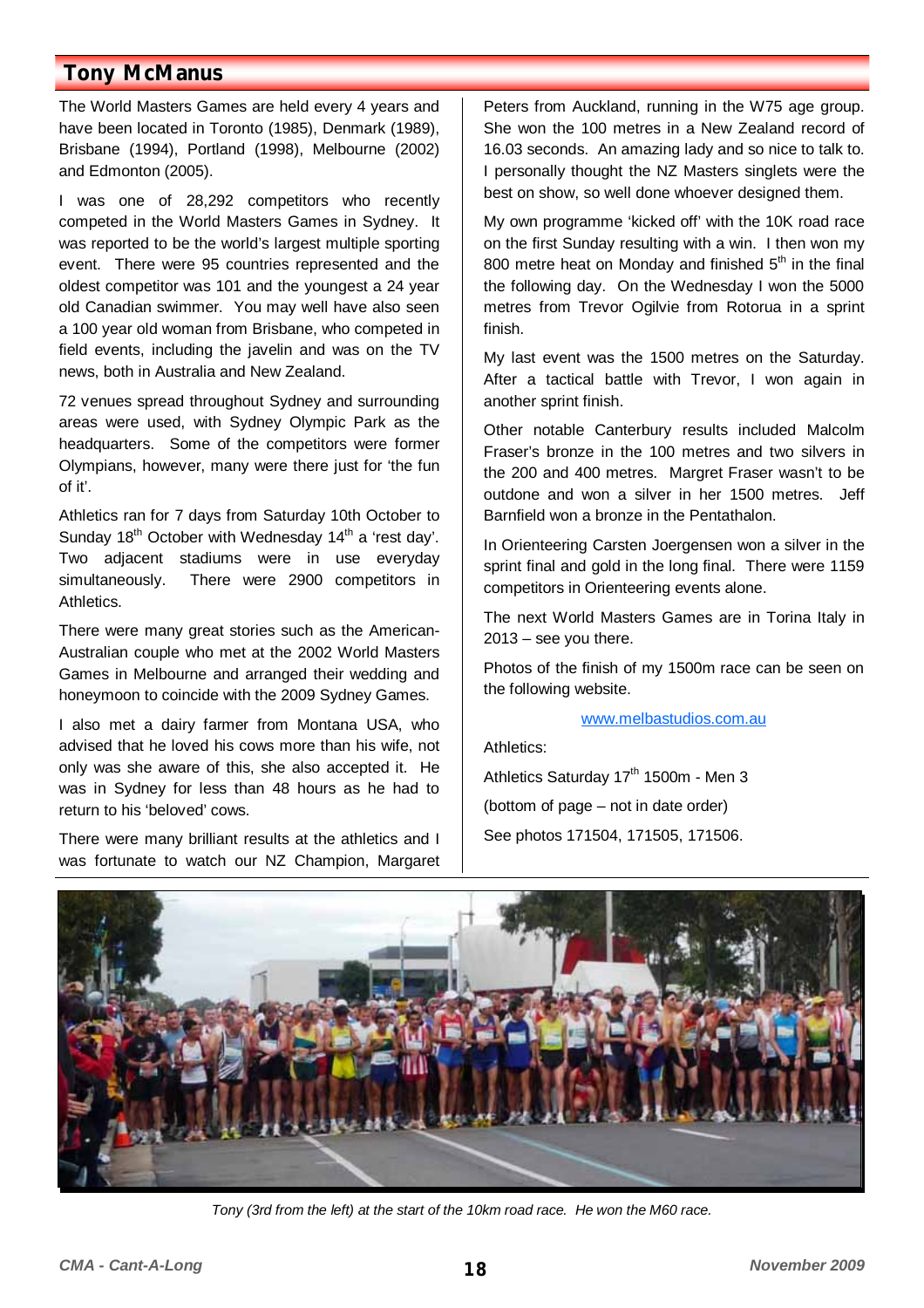## **The Septuagenarians and Tough Old Manager - Race to Roth Shirley Rolston**

After a series of nerve wracking ups and downs and last minute changes to painstakingly wrought travel plans, the New Zealand Septuagenarians Team with myself as long suffering manager, finally fronted up to race day of the Quelle Roth Challenge. This Ironman distance event is the biggest triathlon in the world, held in the tiny village of Roth, in Bavaria, Germany.

The Main-Donau Canal where Alec Hill our 75 year old swimmer from Devonport swam a brilliant 1hr 24 with myself more than a minute behind, was lined with huge noisy crowds and hosts of enormous hot air balloons. Ray Bennet (75), ultra runner turned cyclist and myself, then cycled off to conquer the convoluted picturesque cycle course that meandered 180 km in 2 laps back to Roth, guided by large red and white arrows and legions of gesticulating efficient uniformed marshals.

It made it impossible to stray off course, but Ray still managed a 7 minute side excursion, exactly the same mistake the manager in no uncertain terms had forced him to remedy on a training ride. Despite the side trip, Ray's 7hr 07 cycle leg still put hundreds of younger riders to shame and he was able to enjoy Tour de France type racing with an excess of 140,000 spectators raucously urging him on.

Meanwhile, Stan Gawler's sole raison d'etre was the Marathon. So completely and utterly focused was he that he declined the sightseeing, the swim and cycle parts of the course and even the pasta party where he was the star, before an audience of thousands, of the Wanaka video. Nor would he even come down to the race start with the rest of the team, preferring Alec to return to take him down to rendezvous with Ray after the cycle leg.

My main concern as manager was that he was sufficiently fed, rested and recovered from the long flights over. I myself was barely acclimatized and I had arrived in Germany a whole week before him. The other worry was that he had forgotten to bring with him any race drinks, gels, drink containers or general race day nutrition. Thank heavens I was somewhere in the wilds of the cycle course when Alec, by virtue of shuttlebus, thumb, train and foot arrived back at the Homestay to find NO STAN!

Anyway he retraced the complicated route back to the triathlon park and T2 to search. It was with enormous relief when Ray, utterly exhausted after his grueling 180km, rolled into T2 and there was our Stan, bright eyed, bushytailed and raring to run! A man on a mission to lead our team home in a new world record for the oldest team at a total of 231 years 88 days, ever to complete an Ironman distance triathlon. And run he did, a truly brilliant marathon. When I saw Stan at about his 5km mark he was trotting purposefully and steadily at a pace between 6½ and 7 min / km which he must have maintained until he passed me just a few km from the finish. From the glint in his eye and determined stance, I knew he was in for a good sub 5 hour time.

At Wanaka, Stan had finished the marathon in around 5½ hours to my 5¼ and this was a much easier, completely flat course with absolutely perfect running conditions. His short shuffle reminded me of Selwyn Opie's famous economical gait. Stan's concentration was so hot he never acknowledged my enthusiastic and relieved encouragements, but shuffled ever onward into the gathering dusk. Perhaps 10 minutes later I was overjoyed and thrilled to hear the noisy heroes welcome erupt from the crowds along the finish chute as, accompanied by Ray and Alec, he crossed the finish line in a time of 4 hr 50.14sec, a brilliant time for the final leg of an Ironman by a 79 year old. No doubt if age ranked, a world top 10 marathon finish by an athlete 3 weeks off 80!

Several minutes later when the accolades for the Septuagenarians had died down, I managed to limp anonymously across the finish line, pelvis fractured in 3 places, unannounced. I must admit that I did have to chuckle when Ray later berated me for not being on the finish line to welcome the team in and Stan in apparent surprise, informed me that he didn't know I was injured! Come on, I did actually finish and I was  $2<sup>nd</sup>$  in my age group.

I guarantee that no Septuagenarian would take on an entire Ironman with a shattered pelvis – some managers are just tough old birds!



*'Looking for a good sports massage, then give Jason McDonald a try. With his help, I have remained injury free for some time. Well worth a visit'. Andrew Stark* 

**For more details of what he offers, check out his website or ring Jason on 365 5665.**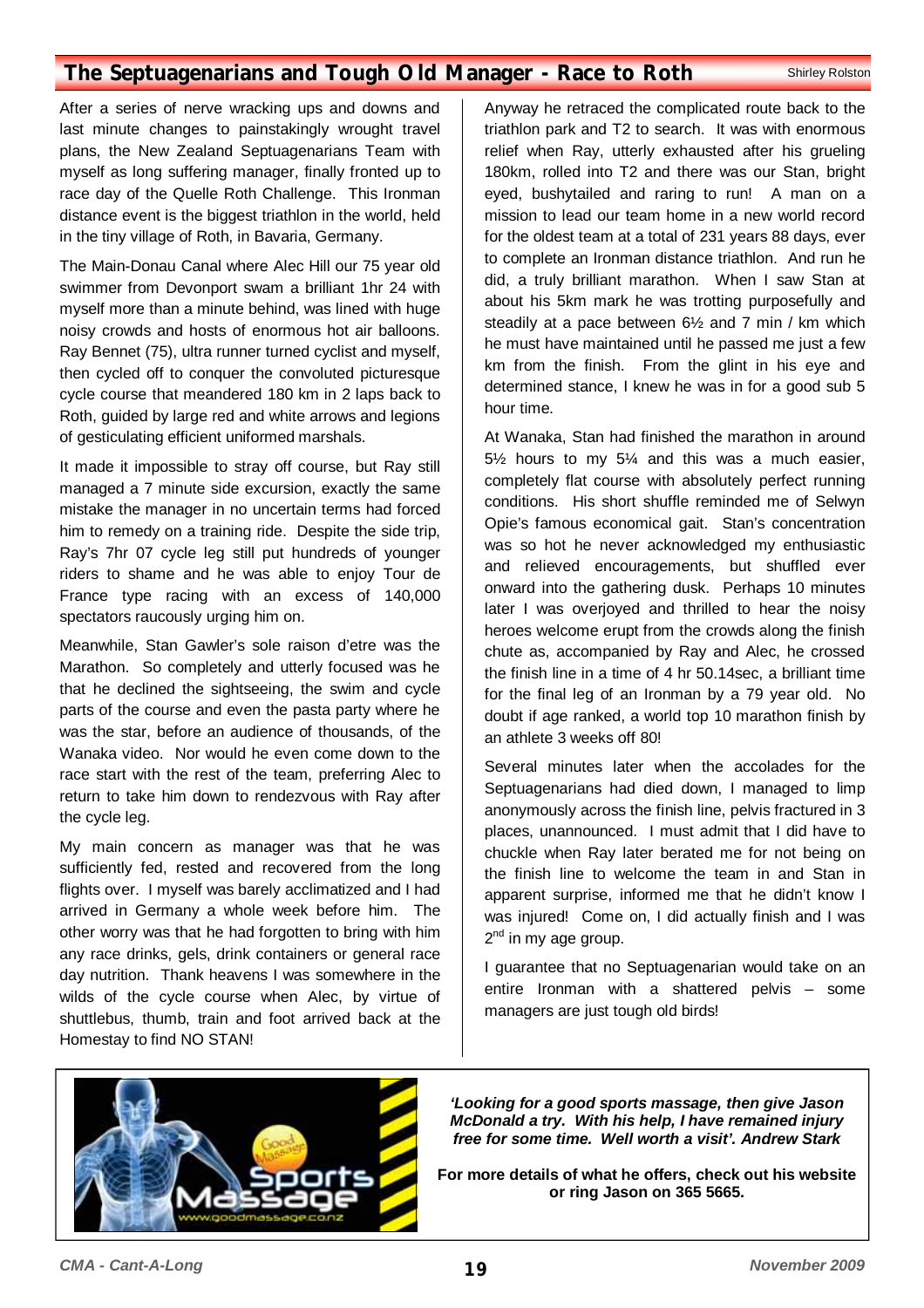#### *CMA - Cant-A-Long* **20** *November 2009*

# **Track & Field Results - Sunday October 18<sup>th</sup> 2009** Andrew Stark

The opening day has been and gone, with only the 'hardy' turning out on what could only be described as a 'cold' day, more like a winter's day than spring.

The day began with a moments silence as a mark of respect for Bob Carter.

Merle Grayburn and Dave Leech were acknowledged for being added to the list of life members of the Canterbury Masters Athletics, in recognition for their years of involvement.

Below are the results for the various events.

| 60m Scratch       |                 | Time   |
|-------------------|-----------------|--------|
| John Stone        | M55             | 9.5    |
| Andrea Cattermole | W30             | 10.9   |
| Lois Anderson     | M60             | 11.5   |
| John Eastmond     | M65             | 12.2   |
| Maurice Cook      | M80             | 14.0   |
| 60m handicap      |                 |        |
| John Stone        | M55             | 9.3    |
| John Eastmond     | M65             | 12.7   |
| Maurice Cook      | M80             | 12.7   |
| 100m              |                 | Time   |
| John Stone        | M <sub>55</sub> | 14.6   |
| Andrea Cattermole | W30             | 17.4   |
| John Eastmond     | M65             | 17.6   |
| 300m              |                 |        |
| John Eastmond     | M65             | 1:08.4 |
| Maurice Cook      | M80             | 1:33.0 |

| 400m           |                 |        |
|----------------|-----------------|--------|
| Peter King     | M60             | 1:13.6 |
| John Dumergue  | M65             | 1:20.8 |
| Maurice Gough  | M55             | 1:23.7 |
| Jos Galavazi   | M60             | 1:36.9 |
| 1500m          |                 |        |
| Maurice Gough  | M <sub>55</sub> | 5:59.2 |
| Jos Galavazi   | M60             | 6:41.0 |
| Neils Papps    | M65             | 8:05.9 |
| John Eastmond  | M65             | 8:34.0 |
| Carol Thompson | W70             | 8:34.2 |
| Gwen Papps     | W60             | 9:55.7 |
|                |                 |        |

| <b>Hammer Throw</b>   |            | <b>Best Throw</b> |
|-----------------------|------------|-------------------|
| <b>Bill Newton</b>    | M75        | 22.92             |
| Andrea Cattermole     | W30        | 19.44             |
| Bev Church            | <b>W60</b> | 27.69             |
| Loris Reed            | W60        | 21.87             |
| Lois Anderson         | <b>W60</b> | 13.56             |
| Ailsa Wright          | W60        | 15.21             |
| Barbara Bird          | W65        | 15.68             |
| <b>Gwyn Heseltine</b> | W70        | 14.63             |
| Iris Bishop           | W70        | 12.90             |
| <b>Shot Put</b>       |            |                   |
| <b>Bill Newton</b>    | M75        | 7.92              |
| Andrea Cattermole     | W30        | 6.79              |
| Lois Anderson         | W60        | 6.94              |
| Bev Church            | W60        | 6.87              |
| Ailsa Wright          | W60        | 5.93              |
| Barbara Bird          | W65        | 6.92              |
| <b>Gwyn Heseltine</b> | W70        | 4.61              |
| Iris Bishop           | W70        | 4.55              |

# **Wednesday October 28th 2009**

A small, but dedicated group gathered to test their fitness levels and managed to get the job done before the heavy rain fell. I'm pretty sure some know they have some work to do yet!

Below are the results for the various events.

| 60m                  |                 | Time    |
|----------------------|-----------------|---------|
| John Stone           | M55             | 9.0     |
| Andrea Cattermole    | W30             | 10.4    |
| Maurice Cook         | M80             | 13.2    |
| 800m                 |                 | Time    |
| <b>Maurice Gough</b> | M55             | 2:44.8  |
| John Dumergue        | M65             | 2:58.5  |
| Bernadette Jago      | W <sub>50</sub> | 3:00.0  |
| Margaret Fraser      | W65             | 3:59.6  |
| Neils Papps          | M65             | 4:04.4  |
| <b>Gwen Papps</b>    | W60             | 4:45.0  |
| 200m                 |                 |         |
| John Stone           | M55             | 33.3    |
| Margaret Fraser      | W65             | 47.7    |
| Maurice Cook         | M80             | 50.0    |
| 3000m                |                 |         |
| Bernadette Jago      | W <sub>50</sub> | 12:09.3 |
| Maurice Gough        | M55             | 12:37.3 |
| Jos Galavazi         | M60             | 13:13.9 |

| Javelin             |            | <b>Best Throw</b> |
|---------------------|------------|-------------------|
| Rick Davison        | <b>M60</b> | 29.27             |
| Lynn Osmers         | W45        | 21.90             |
| Barbara Bird        | W65        | 19.28             |
| <b>Bev Church</b>   | W60        | 18.60             |
| Andrea Cattermole   | W30        | 17.72             |
| Ada Birtles         | W65        | 11.28             |
| Alison Wright       | W60        | 9.92              |
| Discus              |            |                   |
| Lois Anderson       | W60        | 33.72             |
| <b>Rick Davison</b> | <b>M60</b> | 32.69             |
| Andrea Cattermole   | W30        | 23.24             |
| Nicola Jennings     | <b>W60</b> | 23.10             |
| Bev Church          | <b>W60</b> | 18.38             |
| Lynn Osmers         | W45        | 18.17             |
| Ada Birtles         | W65        | 15.40             |
| Barbara Bird        | W65        | 14.74             |
| Alison Wright       | <b>W60</b> | 13.51             |



*Maurice Gough - 1st 800m*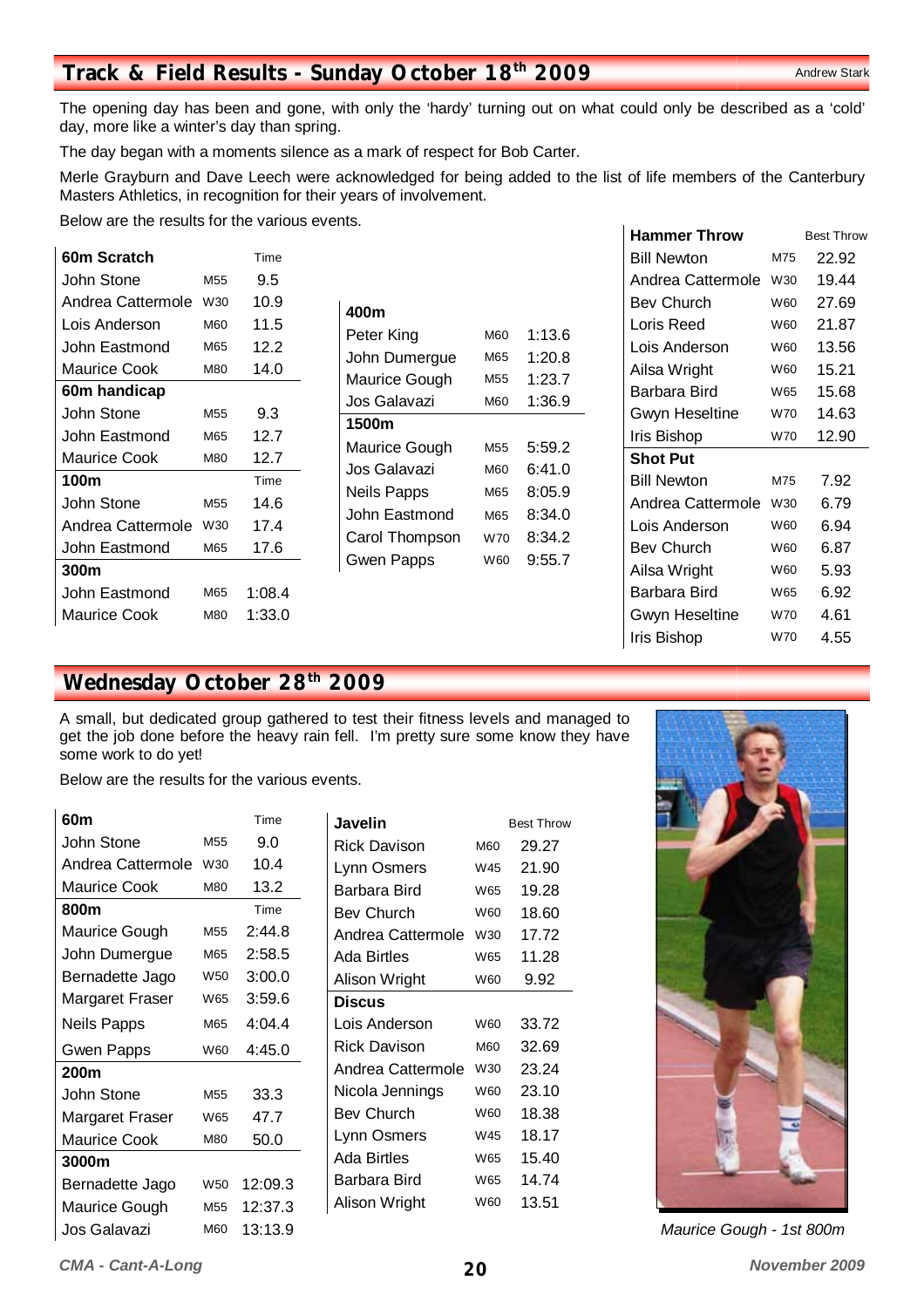# **Sunday November 1st 2009**

In warm sunny conditions, the following events were held.

| 60m              |                 | Time |
|------------------|-----------------|------|
| Jeff Barnfield   | M <sub>55</sub> | 83   |
| Louise Scott     | W40             | 9.1  |
| Jacqui Barnfiedl | U16             | 10.5 |
| Lois Anderson    | W60             | 10.8 |
| Maurice Cook     | M80             | 13.4 |
| 60m handicap     |                 | Time |
| Jeff Barnfield   | M <sub>55</sub> |      |
| Jacqui Barnfield | U16             |      |
| Louise Scott     | W40             |      |
| l ois Anderson   | W60             |      |
| Maurice Cook     | M80             |      |

| 100m               |                 |        |
|--------------------|-----------------|--------|
| Louise Scott       | W40             | 15.0   |
| Jacqui Barnfiedl   | U16             | 17.6   |
| Lois Anderson      | W60             | 17.7   |
| 400m               |                 |        |
| Maurice Gough      | M <sub>55</sub> | 76.2   |
| John Dumergue      | M65             | 78.0   |
| <b>Neils Papps</b> | M65             | 2:03.2 |
| <b>Gwen Papps</b>  | W60             | 2:05.0 |

#### **300m**

| JUUIII                |     |                   |
|-----------------------|-----|-------------------|
| Louise Scott          | W40 | 53.4              |
| Margaret Fraser       | W65 | 75.5              |
| Maurice Cook          | M80 | 84.2              |
| <b>Shot Put</b>       |     | <b>Best Throw</b> |
| Rick Davison          | M60 | 10.03             |
| <b>Bill Newton</b>    | M75 | 8.24              |
| Lois Anderson         | W60 | 7.07              |
| <b>Gwyn Heseltine</b> | W70 | 5.12              |
| Iris Bishop           | W70 | 4.86              |
| <b>Shot Put</b>       |     |                   |
| Rick Davison          | M60 | 15.99             |
| <b>Bill Newton</b>    | M75 | 9.85              |
| Lois Anderson         | W60 | 7.99              |
| <b>Gwyn Heseltine</b> | W70 | 5.65              |
| Iris Bishop           | W70 | 4.86              |

|                                                                    |                       | <b>Exercise is Medicine</b>     |
|--------------------------------------------------------------------|-----------------------|---------------------------------|
|                                                                    | Services Include:     |                                 |
|                                                                    | ⊠ Medical             | ☑ Exercise prescription         |
|                                                                    | ☑ Physiotherapy       | ☑ Training programmes           |
|                                                                    | ☑ Rehabilitation      | $\boxtimes$ Mental conditioning |
| <b>Contact Details:</b><br><b>QEII Sports Stadium, Travis Road</b> | ☑ Acupuncture         | ☑ Chiropractic                  |
| Tel: 03 383 6290                                                   | $\boxtimes$ Nutrition | $\boxtimes$ Altitude simulation |
| Fax: 03 383 6280<br>Email: info@activehealth.co.nz                 | ☑ Podiatry            | $\boxtimes$ Fitness testing     |
| Website: www.activehealth.co.nz                                    |                       | ☑ Aquatherapy                   |



# **Saturday Inter-Club Results**

| 24 <sup>th</sup> October Results |               |                   | 31 <sup>st</sup> October Results |      |       |
|----------------------------------|---------------|-------------------|----------------------------------|------|-------|
| M65 Malcolm Fraser               | 400m          | 66.38             | M65 Malcolm Fraser               | 400m | 66.59 |
| M60 Rick Davison                 | Shot          | 9.91 <sub>m</sub> |                                  |      |       |
|                                  | <b>Discus</b> | 36.13m            |                                  |      |       |
| (New CMA record)                 | Hammer        | 46.14m            |                                  |      |       |

# **New Records & Best Performances:**

The following new **Canterbury** records and best performances were approved at the September Canterbury Masters Committee meeting.

**Records** (Run at the WMA Championships – Lahti, Finland, August 2009)**:** 

| <b>Andrew Stark</b> | M50 | 1500m              | 4:16.37 |
|---------------------|-----|--------------------|---------|
| Walter Hume         | M70 | 2000m Steeplechase | 8:26.86 |

**Best performances for 10km** (Run at the Canterbury Road Championships 2009):

| <b>Richard Bennett</b> | M40 | 10km | 31:26                  |
|------------------------|-----|------|------------------------|
| Joe Ford               | M45 | 10km | 34:38                  |
| David Macdonald        | M50 | 10km | 37:03                  |
| Peter Larkin           | M60 | 10km | 36:36                  |
| <b>Ron Stevens</b>     | M75 | 10km | 44:06                  |
| <b>Stan Gawler</b>     | M80 | 10km | 56:51                  |
| <b>Tracy Crossley</b>  | W35 | 5km  | 17:47                  |
| Margaret Flanagan      | W55 | 5km  | 22:41                  |
| Ann Henderson          | W65 |      | 10km Walk 1hr 15.49sec |
|                        |     |      |                        |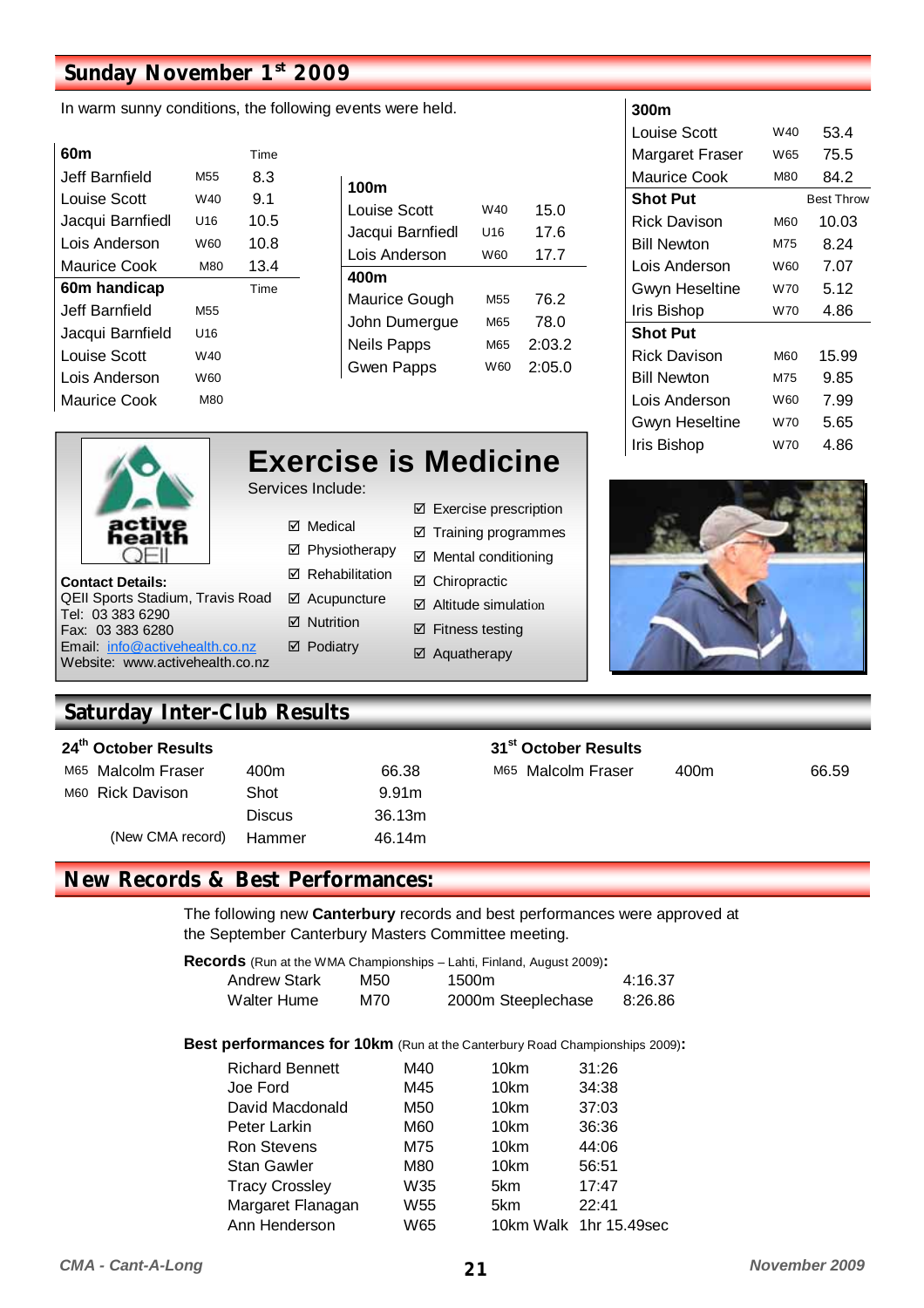## **Shoe Clinic Adidas Half & Quarter Marathon**

**Sunday November 15th 2009 @ Tai Tapu Domain** 

#### **Start time 8:00 am**

This event incorporates Athletics Canterbury Half Marathon Championships. Entries close **November 6th 2009** and more information about the race can be found on the following website. www.athletics.org.nz

Setting up the course and race marshals will be needed on the day.

Please let Lois Anderson (332 5118) and Loris Reed (337 3220) know ASAP if you can help.

#### **South Island Masters Track & Field Championships Mosgiel 4th - 6th December 2009**

For a list of events and entry form, see the September Vetline and note that entries close **22 November 2009**.

#### **North Island Masters Track & Field Championships Mosgiel 27th - 29th November 2009**

For a list of events and entry form, see the September Vetline and note that entries close **10 November 2009**.

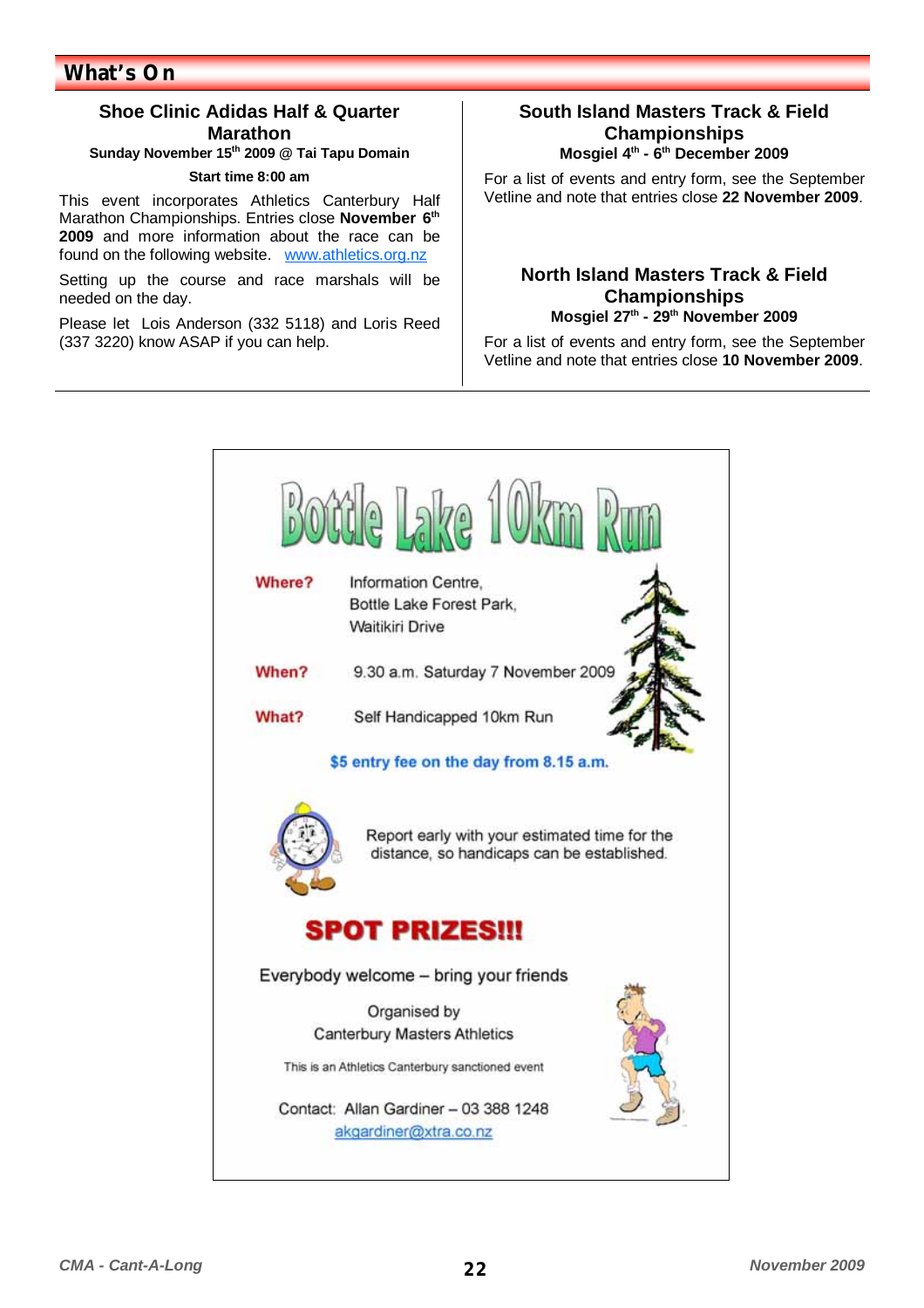

**For up-to-date information about what's on, check out the Athletics Canterbury Website .....** 

**http://www.athleticscanterbury.org.nz**

**Support our sponsors ....** 

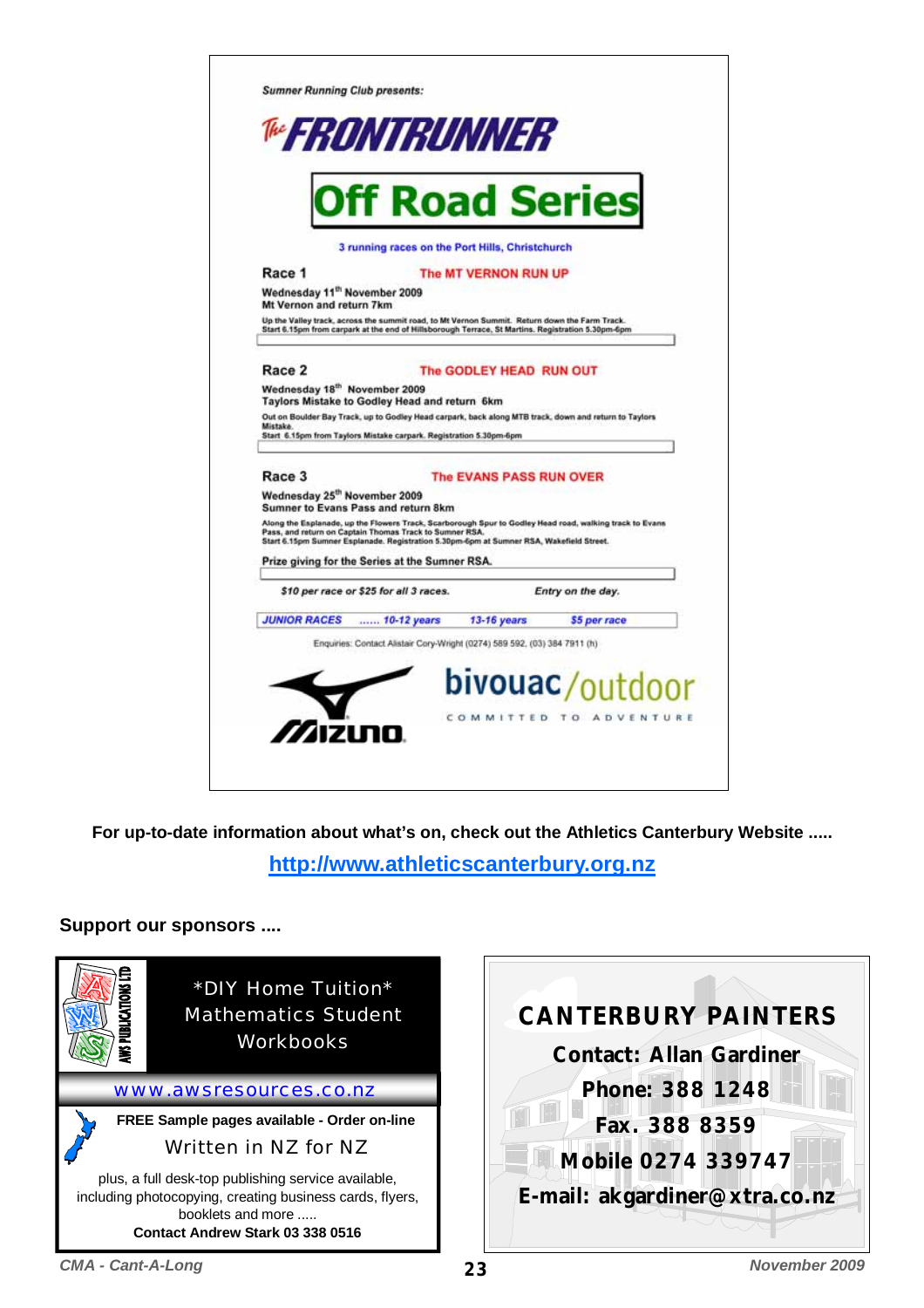# **Canterbury Masters Athletics Summer Programme 2009/10 (Final 12/08/09)**

### **Programme A:**

60m Scratch, 60m Handicap,100m, 400m / 300m, 1500m run / walk

**Programme B:** 

60m Scratch, 60m Handicap, 200m , 800m, 3000m / 5000m run / walk

**IMP** = Improvised Programme **#** = Master's athletics able to compete

| <b>October</b>  |                  |                                                            |                                       |         |                              |
|-----------------|------------------|------------------------------------------------------------|---------------------------------------|---------|------------------------------|
| Sunday          | 18 <sub>th</sub> | Masters Track & Field Opening (A)                          | Hansen Park                           | 1.30pm  | Shot/Hammer/<br>L.Jump       |
| Saturday        | 24th             | Canterbury Centre Interclub                                | QE11                                  | 1.30pm  | #                            |
| Wednesday       | 28th             | Masters (B)                                                | <b>QE11</b>                           | 6.15pm  | Discus / Javelin / T<br>Jump |
| Saturday        | 31st             | Canterbury Centre Interclub                                | <b>QE11</b>                           | 1.30pm  |                              |
| <b>November</b> |                  |                                                            | Park                                  |         |                              |
| Sunday          | 1st              | Masters (A)                                                | <b>QE11</b>                           | 10.00am | Weight / Shot /<br>L<br>Jump |
| Saturday        | 7th              | <b>Bottle Lake Forest 10k</b><br>(Allan Gardiner 388 1248) | <b>Bottle Lake</b><br><b>Car Park</b> |         | Self Handicapped<br>Event    |
| Saturday        | 7th              | Canterbury Centre Interclub                                | Timaru                                | 2.00pm  |                              |
| Wednesday       | 11th             | Masters (B)                                                | <b>QE11</b>                           | 6.15pm  | Hammer / Discus / T<br>Jump  |
| Sunday          | 15 <sub>th</sub> | Shoe Clinic Half & Quarter<br>Marathon                     | Tai Tapu<br>Domain                    | 8.00am  | Masters are Officials        |
| Sunday          | 22nd             | Masters (A)                                                | <b>QE11</b>                           | 10.00am | Javelin / Weight / L<br>Jump |
| Saturday        | 28 <sub>th</sub> | Masters 10,000m Champs<br>at Interclub Meeting             | <b>QE11</b>                           | 5.00pm  | 10000m time TBA              |
| <b>December</b> |                  |                                                            |                                       |         |                              |
| Tuesday         | 1st              | Masters Improvised Programme                               | <b>QE11</b>                           | 6.15pm  | <b>IMP</b>                   |
| Friday          | 4th              | <b>South Island Masters Track</b><br>& Field Champs        | Mosgiel                               | 6.00pm  |                              |
| Saturday        | 5th              | South Island Masters Track<br>& Field Champs               | Mosgiel                               | 9.00am  |                              |
| Sunday          | 6th              | South Island Masters Track<br>& Field Champs               | Mosgiel                               | 9.00am  |                              |
| Sunday          | 13 <sub>th</sub> | <b>Jack King Memorial Weight</b><br>Pentathlon             | <b>QE11</b>                           | 10.00am |                              |
| Wednesday       | 16th             | Masters Christmas Break Up                                 | Hansen Park                           | 6.15pm  | <b>IMP</b>                   |
| Saturday        | 19 <sub>th</sub> | Masters 5000m Champs<br>at Interclub Meeting               | <b>QE11</b>                           |         | 5000m time TBA               |
| Wednesday       | 30th             | <b>Canterbury Centre</b><br>Interclub Twilight             | <b>QE11</b>                           | 5.30pm  | #                            |